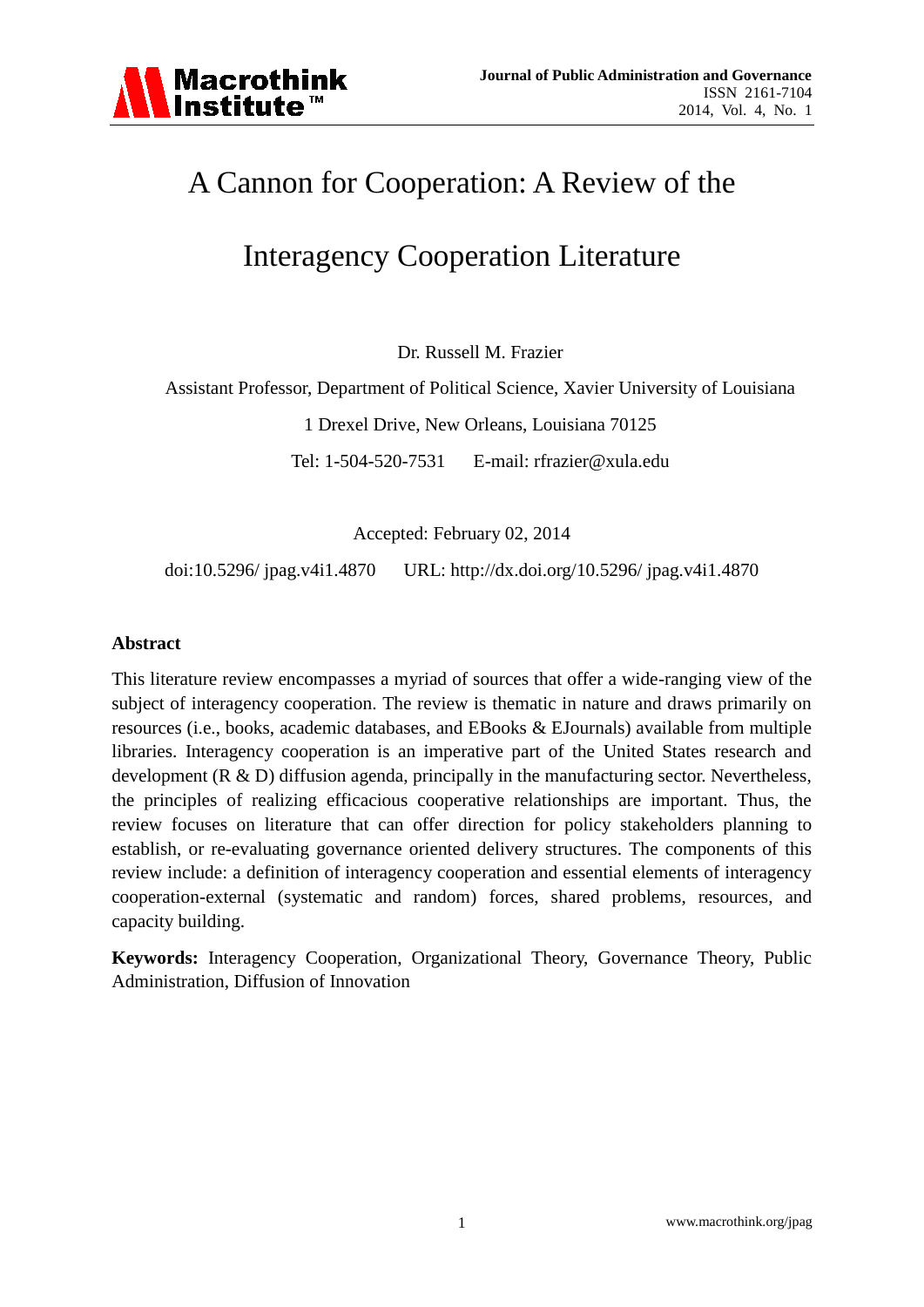

## **1. Introduction**

It is important to understand that interagency cooperative approaches are critical for the success of R&D diffusion programs, such as the National Institute for Standards and Technology-Manufacturing Extension Partnership program (NIST-MEP). Specifically, synergy in efforts by federal and state governments and various agencies prevents waste and enhances effectiveness. R & D policy cuts across education, science, technology, corporate, social, legal, defense, and foreign policy, among others. Thus, effective interagency cooperation is vital to successful policy implementation. To more effectively enhance the readers' understanding of interagency cooperation, a clear definition is provided in the following segment.

## *1.1 Interagency Cooperation*

Although the literature on interagency cooperation is sparse, there is no deficiency of related terms and definitions, which include: inter-organizational relations, intergovernmental cooperation, intra-governmental cooperation, inter-sectoral cooperation, and inter-organizational coordination (Aiken, Dewar, DiTomaso, Hage & Zeitz, 1975; Rogers & Whetten, 1982; Gargan, 2000; Oliver, 1990).

For this review, Weiss's (1987) definition of interagency cooperation, as it most closely reflects the interagency cooperative process of a plethora of R & D diffusion initiatives, is used. Weiss says that interagency cooperation exists when two or more organizations that share a problem area agree to deal with the issue by establishing a link via a formal contract that provides for resources and for the adjusting of internal and/or external procedures to adequately support the new arrangements.

Even in well-designed political systems, the responsibilities of authorities will overlap, which means that a certain amount of cooperation must already exist (Hudson, Hardy, Henwood, & Wistow, 1995). Hence, development and implementation of public policy often requires multilateral cooperation that blurs or eliminates traditional boundaries or jurisdictions. However, diverging organizational goals and operational routines can make policy implementation difficult and, therefore, a more formal cooperation process is required. Interagency cooperation becomes necessary when a single agency cannot adequately address a policy objective, such as the eradication of poverty. Thus, stakeholders such as the local constituency, clients, street-level bureaucrats, industry managers, local senior public officials, and legislators (state and federal) must work together to achieve successful policy implementation.

## *1.1. 1 Mechanisms of Interagency Cooperation*

Interagency cooperation becomes necessary when large and diverse organizations that represent government agencies must collaborate, coordinate and cooperate on a broad front to implement policy objectives presented by formal policy makers (Scharpf, 1978). A joint response must be presented to implement policy objectives in an optimal manner, decide what role will be played by collaborating agencies, what resources will be allocated by each agency, and what tasks will be performed. Clearly, federal agencies acting to implement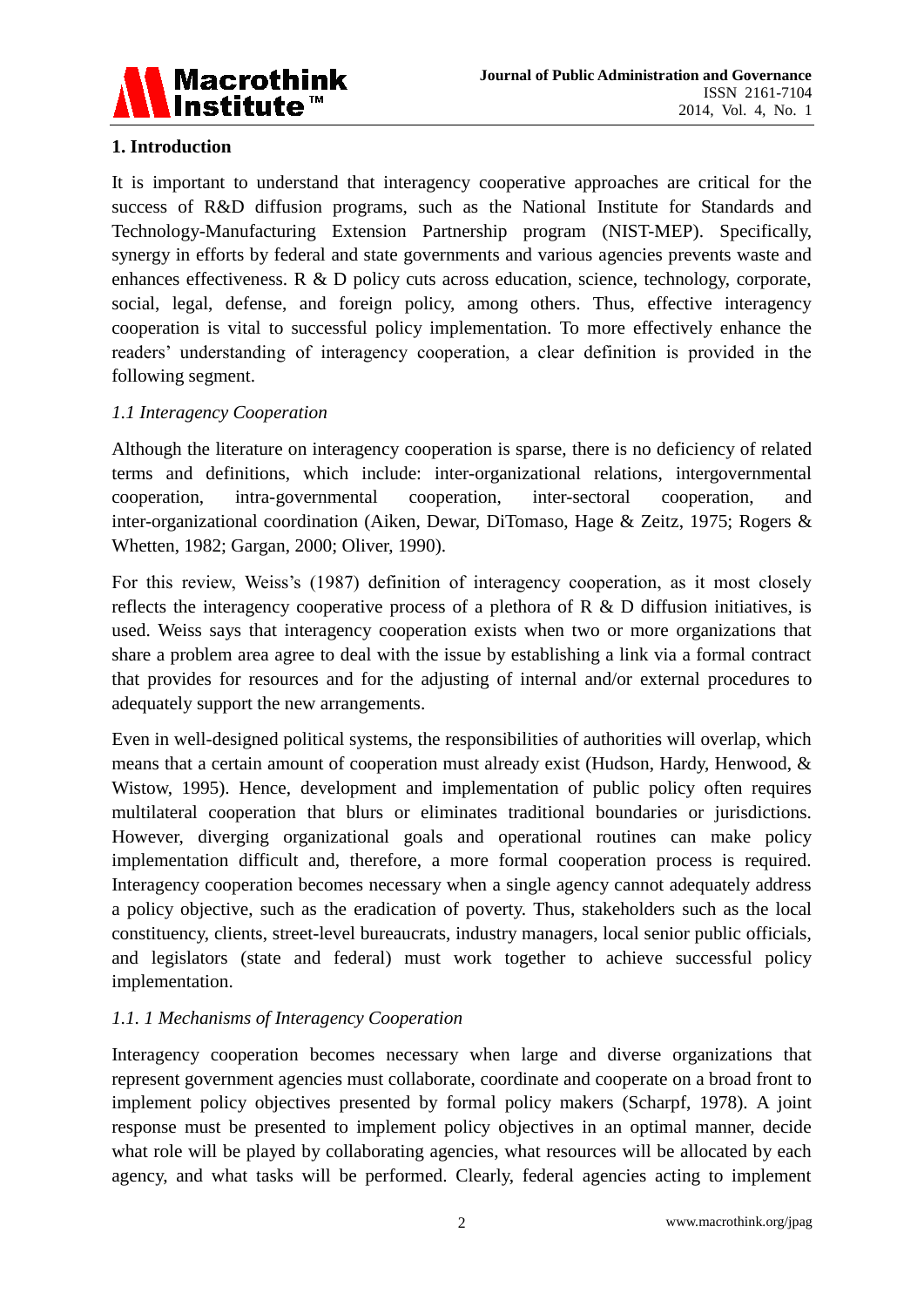

policy on a nationwide basis face a huge undertaking when designing cooperative initiatives.

In the discussion of the practical workings of interagency cooperation processes, the terms cooperation, collaboration, and coordination appear interchangeable. It is important to note, however, that policy implementation measures result in the identification of agencies that will collaborate (i.e., be willing to discuss issues collectively to find a solution). Additionally, it is assumed that an established network will employ a coordinating body or a coordinator that will ensure that the agencies involved interact cooperatively to implement policy.

## **2. Literature Review**

## **2.1 An Overview of the Guiding Framework**

The Janet Weiss (1987) "Process Model of Cooperation" is applied to this review to determine what factors promote enhanced interagency cooperation. That is to say, the review utilizes the four part Weiss (1987) model (external forces, shared problems, resources, and capacity) as a guide to highlight and identify the relevant literature and variables presumed to be essential to encourage interagency cooperation. The model fundamentally explains that local agencies must undergo a three-step process driven by external influences, systematic or random, to be encouraged to engage in the level of cooperation necessary to achieve the maximum implementation of an initiative. The steps in the process include (Weiss, 1987):

Step 1: Perceived problem must be shared across agencies

Step 2: Resources must be available to handle problem cooperatively

Step 3: Institutional capacity has to be established to mount cooperation

## **2.2 External Influences**

Weiss (1987) argues that interagency cooperation is most likely to occur when external influences are present to compel agencies to collaborate, coordinate, and ultimately cooperate. Weiss explains that these external influences may be random or systematic.

#### *2.2.1 Random Influences*

Weiss (1987) states that:

…random forces include the unexpected intensification of a problem …, the unpredictable availability of staff energy or personal ties across boundaries, the sudden flow of external funding for particular projects, the fortuitous fit between existing procedures and new demands for coordination (p.111).

Imperial (2005) refers to these components as "rationales for using collaboration as a governance strategy" (p. 14). Imperial's meta-analysis of the collaborative activities of six watershed governance efforts (i.e., Lake Tahoe, California; Tampa Bay, Florida; and Tillamook Bay, Oregon) found that there were several motivational factors (rationales), a few being random, behind agencies engaging in collaborative efforts. Random factors have been provided in the following list (Imperial 2005):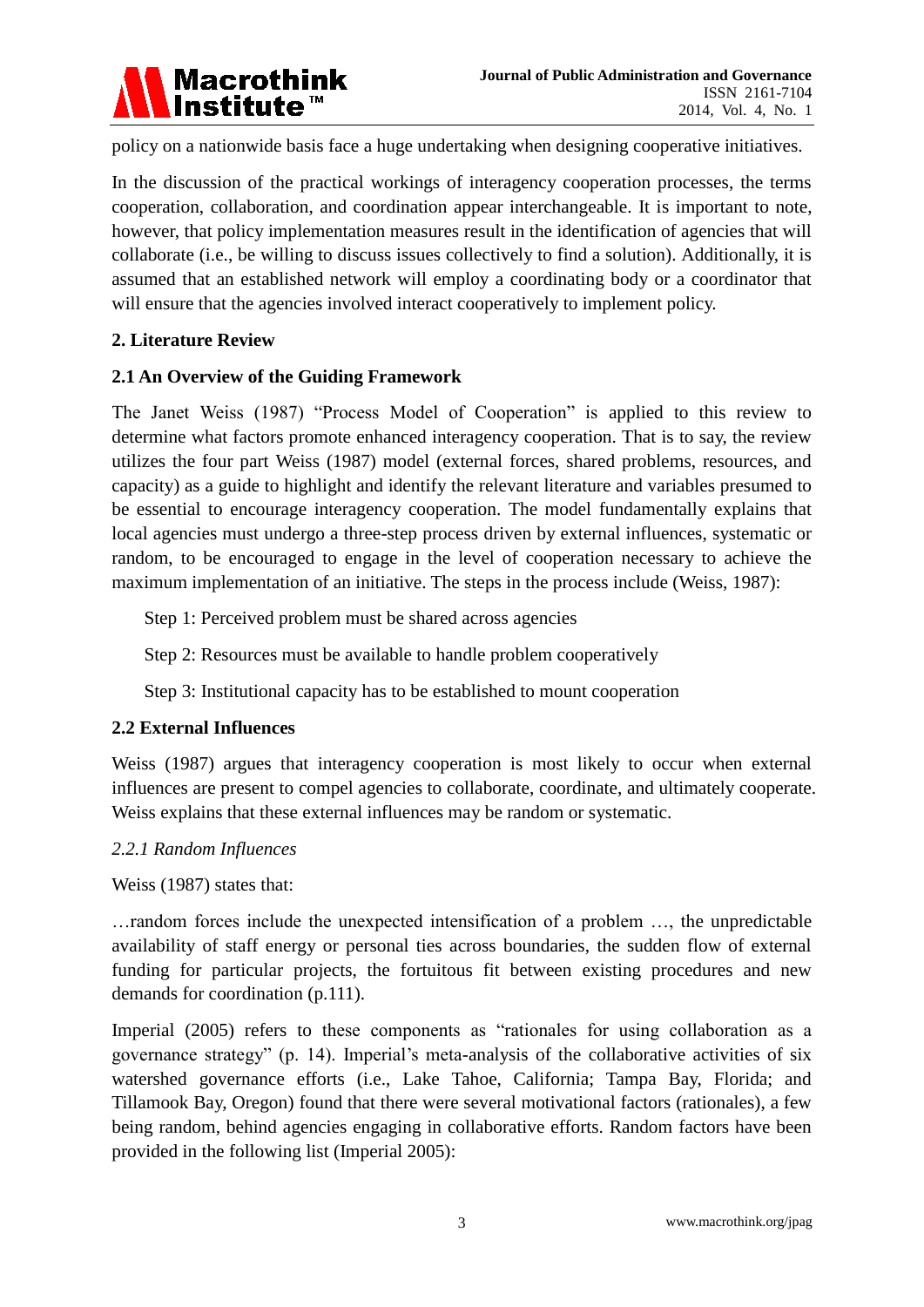

- 1) Response to political pressure: Increasing demands from politicians and the public to do more with similar or reduced resources.
- 2) Reaction to institutional pressures: Participants come to view collaborative processes as an important way to solve important economic, technical, and strategic problems.
- 3) Promotion of democratic values: Sharing the burden of addressing societal needs (p. 14).

Imperial found that collaboration as a governance strategy led to "enhanced service delivery, improved a network's capacity to solve shared problems, supported performance management, promoted information sharing, and encouraged the development of performance measures to enhance accountability" in all three watershed cases (Imperial, 2005, p.4).

Based on Weiss's (1987) results, and given Imperials (2005) findings, it is easy to hypothesize that it is likely that organizations will engage in cooperative practices when they lack the capability to reposition their processes to respond to random demands. However, if the random demands are too intractable for a cooperative relationship to assist in efficient service delivery, the cooperative relationship most likely will not occur. As a result, the implementation process will suffer and agencies will not meet their goals and objectives (Mazmanian & Sabatier, 1983; Barrett, 2004).

## *2.2.2 Systematic Influences*

Weiss categorized systematic influences that pressure agencies to cooperate as legislative mandates, internal organizational issues, and societal demands. Weiss (1987) specifically states that:

…systematic forces driving districts to overcome barriers to cooperate were new demands for performance from local districts. But active demands focused on a few areas at a given time. Sometimes these demands were carried by state or federal law. Federal law and state laws combined with parental activism pushed districts to define their then-existing services as inadequate, to seek out resources to improve their programs through cooperative activities, and to build institutional capacity to operate and to share specialized staff"(pp.111-112).

Ansell and Gash's (2007) research corroborates Weiss's findings, but Ansell and Gash (2007), characterize these external influences as critical starting conditions, which is consistent with research presented by Futrell (2003) and Imperial (2005). The studies undertaken by these researchers have produced results that show agencies will be encouraged to engage in cooperation when critical starting conditions are present. Critical starting conditions include but are not limited to the following: (Ansell & Gash, 2007):

- 1) Equal shares of power, resources, and knowledge with other stakeholders.
- 2) Incentives, legislative mandates, and heavy interdependence to meet client demand.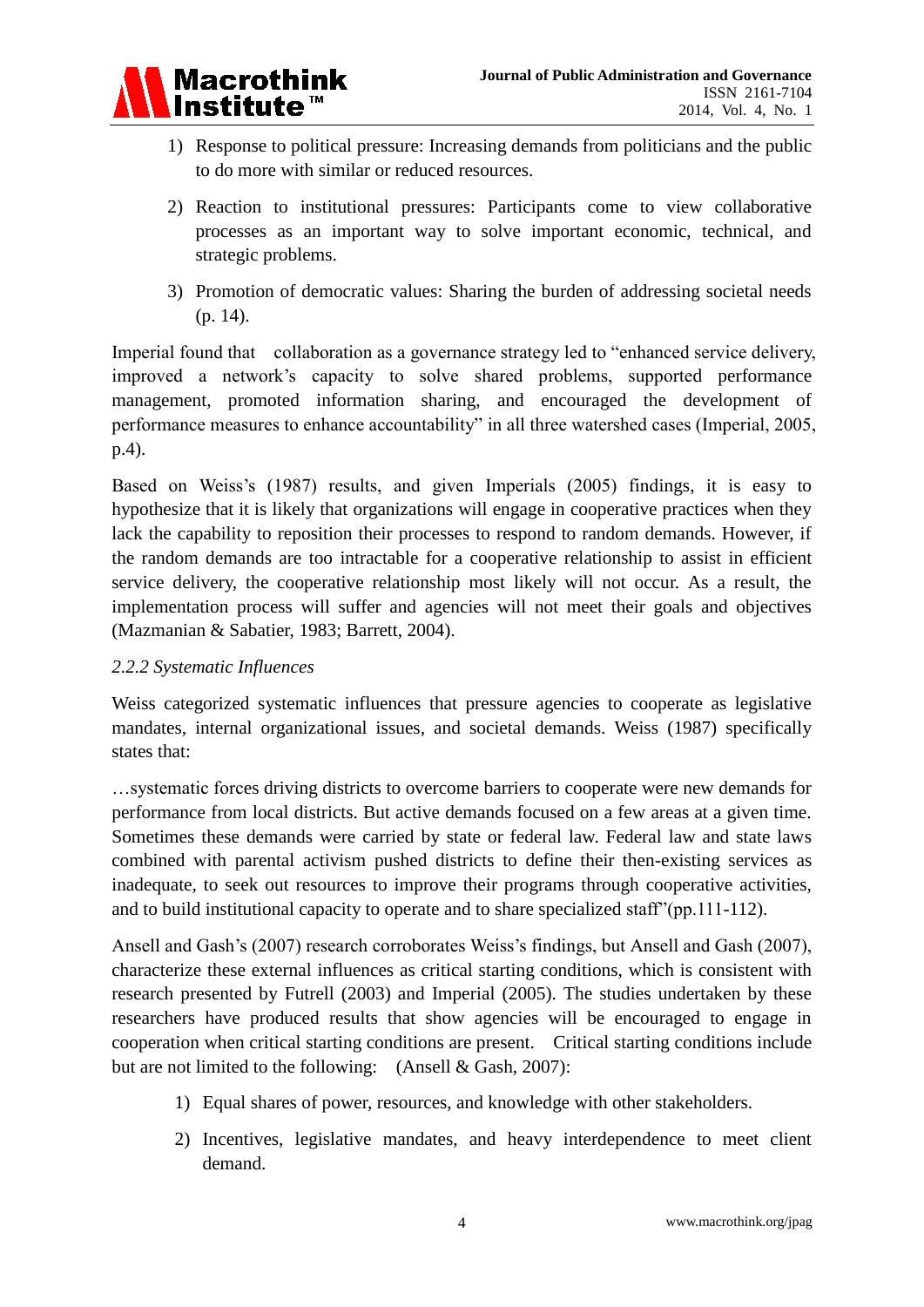

3) History of cooperation or conflict. Conflict may reduce resources available to individual agencies, therefore prompting agencies to cooperate in order to utilize shared resources to deliver services efficiently.

Each of these external influences is important in pressuring or encouraging agencies to engage in the cooperative process, but let's focus on the more tangible systematic aspect of external influences, legal mandates. Political pressure or legislative mandates are usually fixed into policy initiatives by formal policy makers. This external influence is a part of Weiss's model and is substantiated by additional research (Imperial, 2005; Ciborra & Navarra, 2005; Futrell, 2003). It is important to expand on the legal imperative of systematic external influences. Mazmanian and Sabatier, (1983) and Lennon and Corbett (2003), as well as others, state that there are both empirical and normative reasons to focus on legal mandates in the implementation process. Empirically, they argue that implementation failure is due to a lack of legal structure imposed by statutes. Normatively, they argue that policy decisions should be made by policy makers rather than street- level bureaucrats, as failure to do so may cause mission drift within agencies, among networks, and cause ineffective and inefficient program service delivery. A more detailed account of this focus is provided in the following section.

## *2.2.2.1 Legislative Ambiguity & the Implementation Process*

According to Goggin et al. (1990), policy implementation is defined as "a series of… decisions and actions directed toward putting an already decided…mandate into action" (p. 34).

Explicit in the definition is that policy implementation should reflect what has been set forth in legislative initiatives by formal policy makers. However, research **(**Mazmanian & Sabatier, 1983; Matland, 1995; Rainey & Steinbauer, 1999; Meyers, Riccucci & Lurie, 2001; Worsham & Gatrell, 2005) suggests that ambiguous policy mandates will lead to ineffective program implementation. According to Meyers et al., (2001) "goal clarity increases motivation by linking staff efforts to mission-related tasks by insulating staff from organizational politics and by encouraging innovation and risk taking in the organization" (p.167). Put simply, the clearer the goals and missions within the organization, the more successful the program outcomes. Conversely, other research argues that implementation of goals should be un-politicized, where clear goals should be set, but administrative agencies should reserve the right to exercise discretion with regard to the organization and administration of policies (Handler, 2005; Brodkin & Majmundar, 2008). Brodkin and Majmundar (2008) specifically argue that formal laws "often require judgment in their execution, and moreover, are too complex to be reduced to a rote set of practices" (p.3). Additionally, they explain that discretion allows the street level bureaucrats to "develop in-formal modes of practice that enable them to balance resources with demands made of them by management and target populations" (Brodkin & Majmundar, 2008, p.3). So, the literature suggests an important question: does the extent of ambiguity (i.e., high or low) in legislative mandates influence the success (or failure) of policy implementation?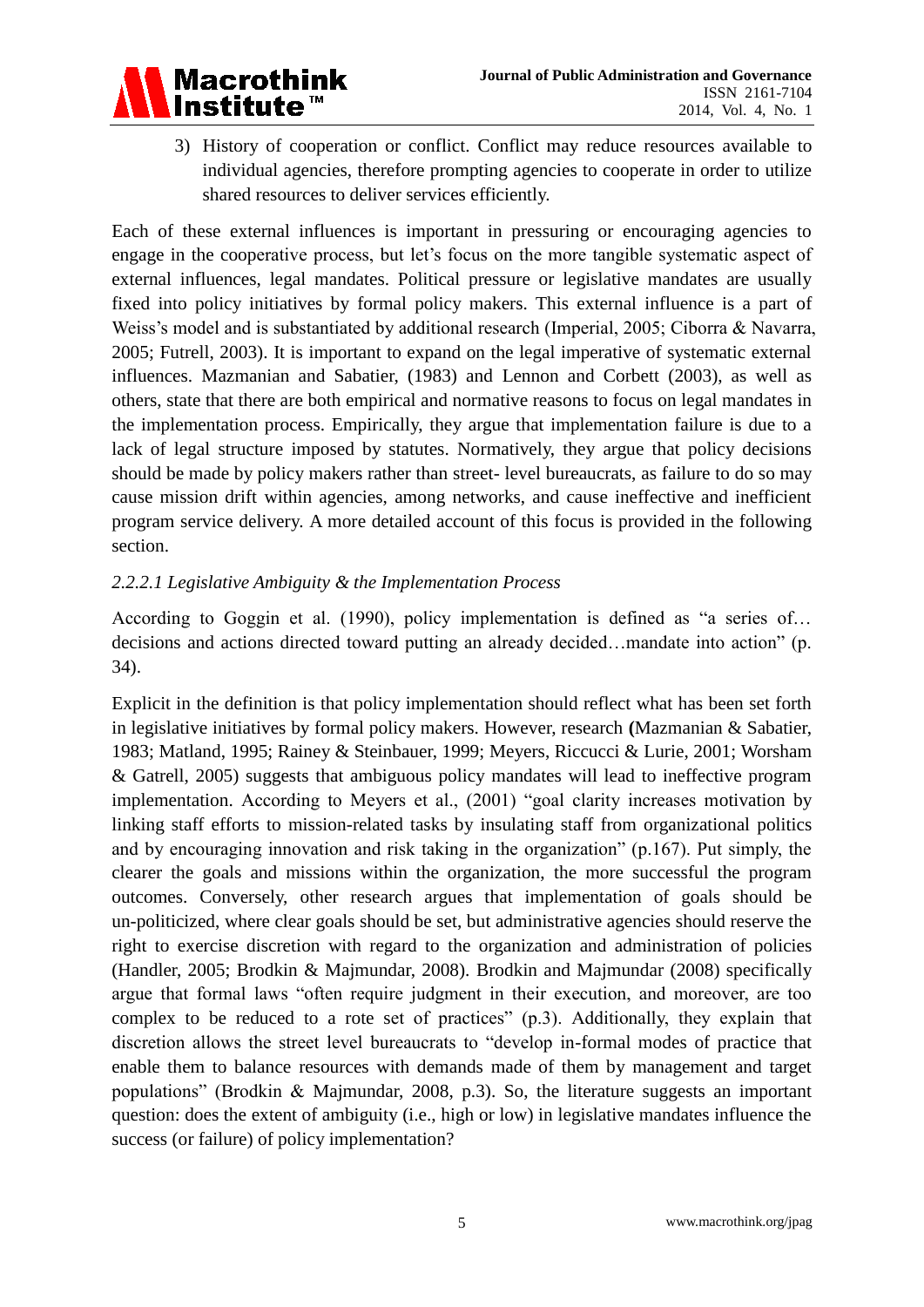

## *2.2.2.2 Does the Extent of Ambiguity Matter?*

In governance or network partnerships, participants are fairly independent and they all have their own goals (Hodge & Greve, 2007). This makes it particularly difficult to judge the success of one clear goal, and based on the heterogeneous nature of such networks, policymakers find it quite difficult to develop universal objectives. For clarification, this is not to suggest that policy makers take either a "grass roots" or "bottom-up" approach to policy implementation goal development. However, high policy ambiguity and low goal conflict afford agency executives an opportunity to couple operative goals with formal policy goals and add supplemental objectives that enhance connectivity between network affiliates (Matland, 1995). Although Meyers et al., (2001) states that "congruence of formal policy goals and agency level operative goals may be a pre-requisite of substantive policy attainment," there is evidence that flexibility in the goal setting process has produced positive implementation results. One example is the Personal Responsibility and Work Opportunity Reconciliation Act of 1996 (PRWORA). Although the federal government set benchmark standards for states, they did not create a strict program structure (Lennon & Corbett, 2003). If the federal government had been too specific with the implementation process, most states would have failed to meet program metrics (Brodkin & Majmundar, 2008).

By providing states with some structure autonomy, the government enabled them to tailor program goals and structures to their operational capacities. In doing so, many states were able to develop very clear goals that established congruence with formal policy intentions, provide sound program infrastructure, enhance connectivity between network partners, establish clear protocols, and largely achieve policy implementation success.

Based on the literature, there are essentially three issues to be considered when attempting to forecast the possible success of legislative directives (systematic external influences) driving a particular initiative: (1) legislative clarity, (2) level of mandate conflict, and (3) the level of political and social support for an initiative in a given program environment (Matland, 1995; Mazmanian & Sabatier, 1983; Matland, 1995; Rainey & Steinbauer, 1999; Meyers, Riccucci & Lurie, 2001; Worsham & Gatrell, 2005). These issues are clearly related to the systematic external influences of Weiss's (1987) framework. While the literature has established that the overarching legal component will initially have a strong bearing on pressuring agencies to cooperate, it is easy to ascertain that the ultimate level of policy implementation success is efficiency. The efficient administration of policy will lead to the most inexpensive successful or unsuccessful outcomes. This is ultimately reliant on the support of the policy environment in a jurisdiction.

Weiss (1987) argues that continued, consistent influence from external influences will more often than not motivate agencies to move from one step to the other in the process model (See overview above).

## **2.3 Shared Problems/Goal Congruence**

Step one in Weiss's "Process Model of Cooperation" is contingent upon external random and systematic factors influencing its initiation. The model suggests or indicates that once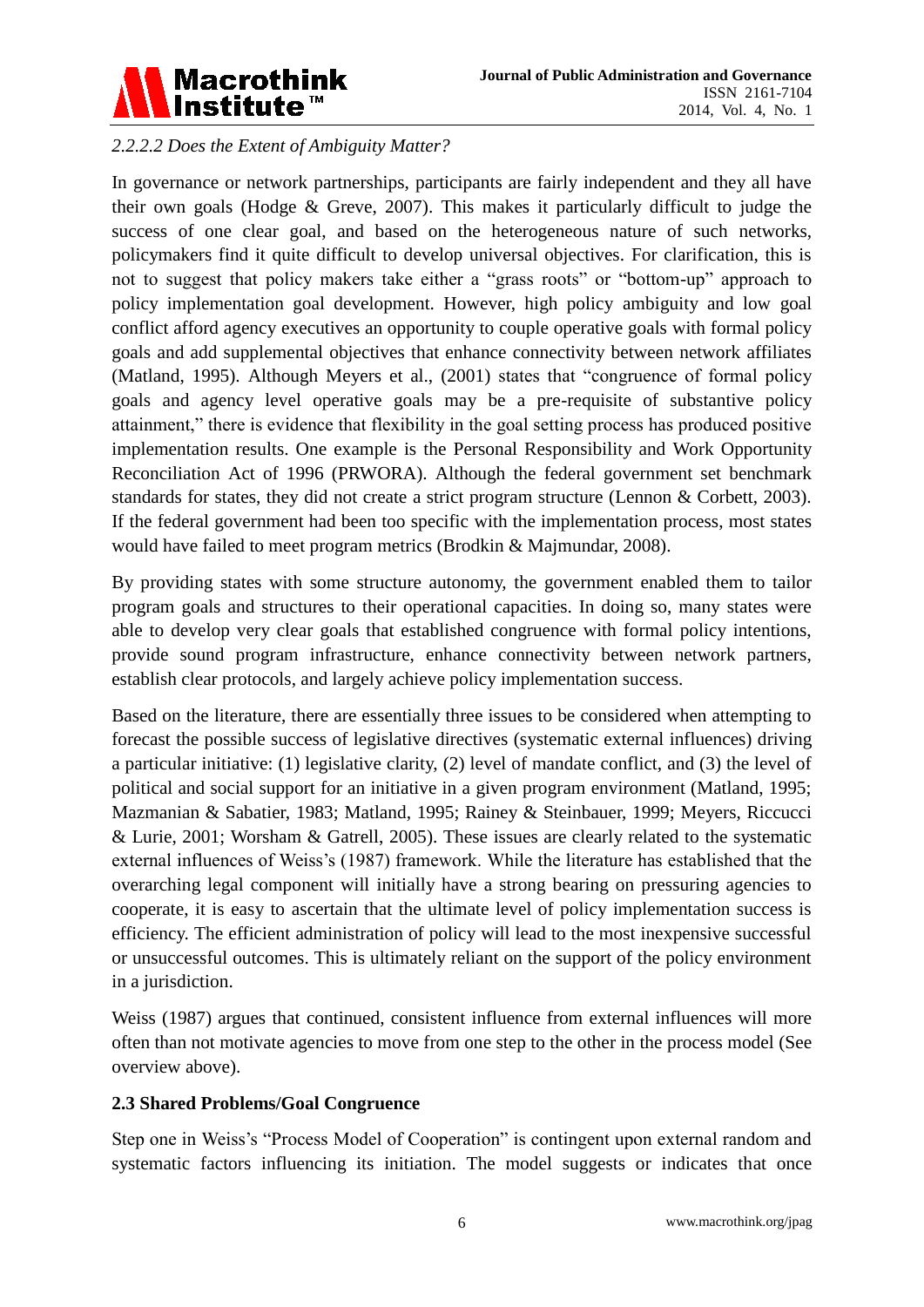

external pressures arise, often derived from complex social or economic problems, agencies are faced with a decision about engaging in cooperative arrangements (Weiss, 1987). This notion implies that agencies are not readily willing to engage in a cooperative mode of service delivery if it is not absolutely warranted. Weiss (1987) explains that:

…new problems or intensification of old ones trigger a search for solutions. Cooperation may produce relief for many problems through reduced costs, improved service, or broader perspective…Framing problems in ways that made cooperation seem fruitful was a sticking point. Unless cooperation is considered a solution to the problem, cooperation goes no further. If some group within the agency framed the problem to admit the possibility of a cooperative solution, the process moves to the next step (p. 111).

According to Weiss (1987), agencies will not cooperate solely to address shared problems, but mostly to comply with complex community and legal demands that merit cooperation, as organizations seek to maintain their functional autonomy. Research is in agreement with Weiss's assessment of agencies' desire to maintain their autonomy (Meyers et al., 2001; Sarkar et al., 2001; Serrano, 2003; Das, 2005; Lundin, 2007). Given an agency's reluctance to concede goals, shared problems alone are not enough to influence motivation toward the first step in Weiss's model (Matland, 1995). Weiss explains that a pre-requisite condition for an agency to cooperate is the existence of goals shared between agencies in a particular sector aimed at addressing a perceived shared problem. Hence, an essential preliminary focus encouraging the first step in Weiss's model is the level of goal congruence between agencies. It seems practical to assume that the extent to which these agency goals are in agreement will be the degree to which a cooperative delivery structure can be made operational.

## *2.3.1 Goal Congruence & the Implementation Process*

Goal congruence is an essential factor in encouraging interagency cooperation. It is important to investigate the similarity of agency goals, as exchange interactions between agencies are less likely to occur if agency goals are in high conflict. Meyers et al., (2001) provide an operational definition of goal congruence and explain the importance of operative goals by stating the following:

Goal congruence is "…the extent of agreement between the official or formal policy goals of political officials and the operative goals of the organizations or networks charged with delivering that policy…It is the operative goals that tell us what the organization is actually trying to do, regardless of what official goals say are the aim…They go beyond the life of a particular interaction and become the standards by which the organization's actions are judged and around which decisions are made. They provide an important indicator of policy as delivered because, they identify the preferences and choices of those who control organizational resources…" (p. 168).

Implementation studies have confirmed that goal congruence is important in the cooperative process, for example, Lundin (2007) states that "a shared interest can be a powerful facilitator of cooperation, whereas diverging objectives may decrease cooperation" (p. 654). Das (2005) indicates that mutual commitment (common obligations or goals) "offers a way of enhancing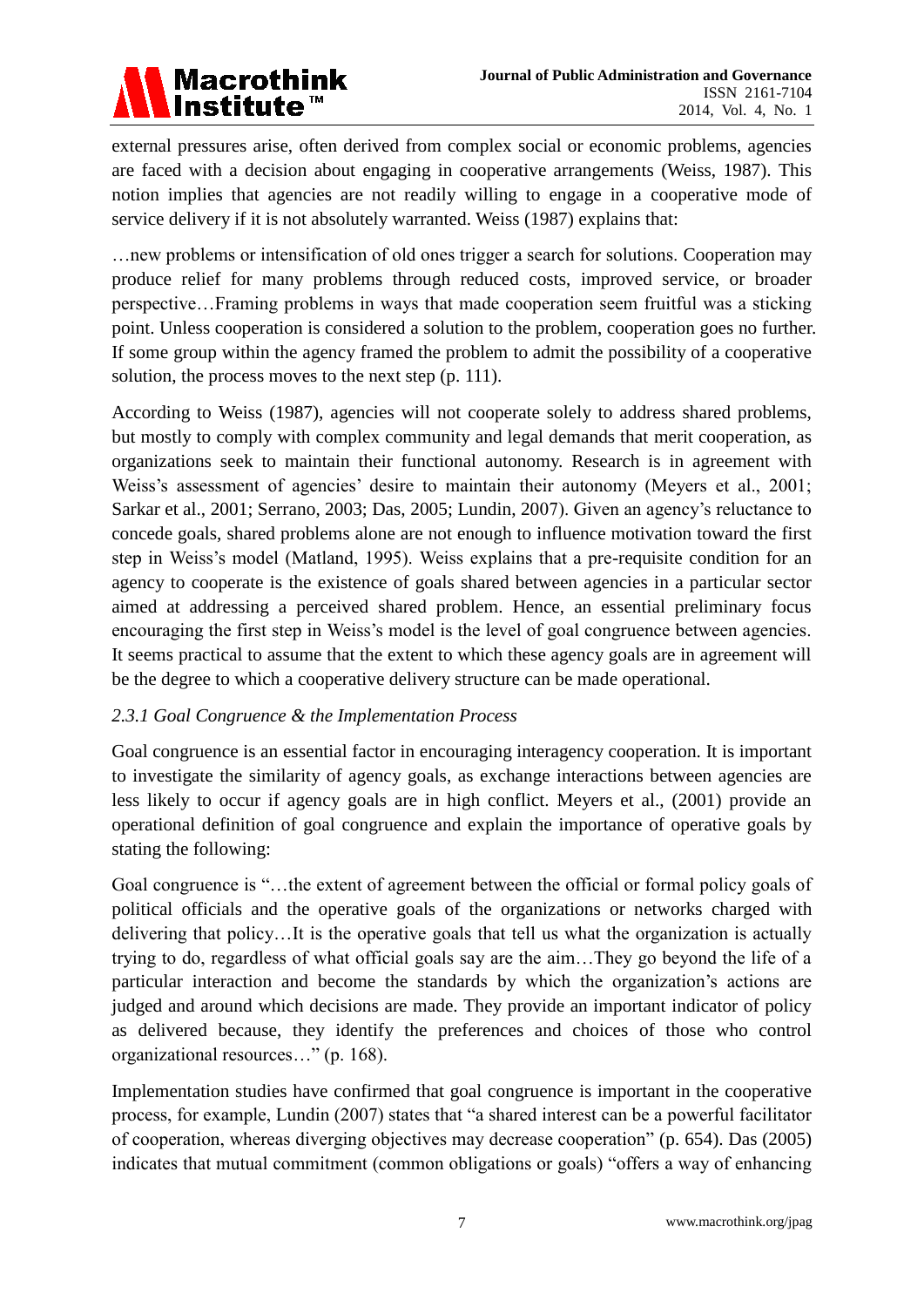

the robustness of cooperation and diminishing the attractiveness of defection" (p. 712). Additionally, Lasker et al. (2003) find agreement of agency goals is associated with the cooperative process in their study of partnership synergy in the United States health care system. In Tett et al.'s (2003) study of cooperation in the Scottish community educational program, it was established that in order to reduce the risk of cooperation failure in delivery of services, it is critical to be clear about the purpose of cooperation and to enable staff to work together to develop a common sense of purpose that they were committed to implementing (p.44).

## *2.3.2 Conflicting Mechanisms*

While common goals serve as an initial encouraging factor for cooperation, an agency's heterogeneous nature (e.g., type and structure) dictates the type of mechanisms utilized to realize goals. Different means of achieving goals may lead to conflict in the cooperation process, which in turn may lead to the diminishing of services provided to the target population. To reduce this risk, Serrano (2003) suggests that cooperation structures should keep the level of interdependence among agencies to a minimum. Serrano argues that by reducing the level of agency interdependence, agencies reduce the need for increased consensus on mechanisms (i.e., regulatory instruments guiding network actions-contracts, and agreements) used to mitigate problems. As Agranoff and McGuire (2001) put it, network managers should seek to improve cooperation by "minimizing, or removing blockages to cooperation" (p.7).

In addition to using fragmented efforts to reduce blocking mechanisms, all stakeholders should engage in behavior that more efficiently reduce mechanism conflict between cooperative actors on a broader scale. Weatherly and Lipsky (1977) perhaps provide the most effective strategy to achieve this feat. The authors point out that policy principles or goals established in formal policy should reflect the goals and principles of the street level bureaucrats implementing the legislation (e.g., means of service delivery in the law should reflect bureaucratic principles/capabilities) as this would reduce goal incongruence between the two entities, and increase goal congruence between target network agencies in a given sector. The authors find that it is problematic for law makers to engage in the rulemaking process without consulting pivotal individuals at the agency level, which is in concert with positions taken by other "bottom-up" research pioneers (Hjern, 1982; Hjern & Hull, 1982). As Weatherly and Lipsky (1977) describe:

One must study street-level bureaucrats within their specific work context to discover how their decision making about clients is modified, if at all, by the newly articulated policy…Now the lowest levels of the policy chain are regarded as the makers of policy and the higher level of decision making is seen as circumscribing, albeit in important ways, the lower-level policy-making context. The relationship between the development and implementation of policy is of necessity problematic since, in a sense, the meaning of policy can't be known until it is worked out in practice at the street level (p. 173).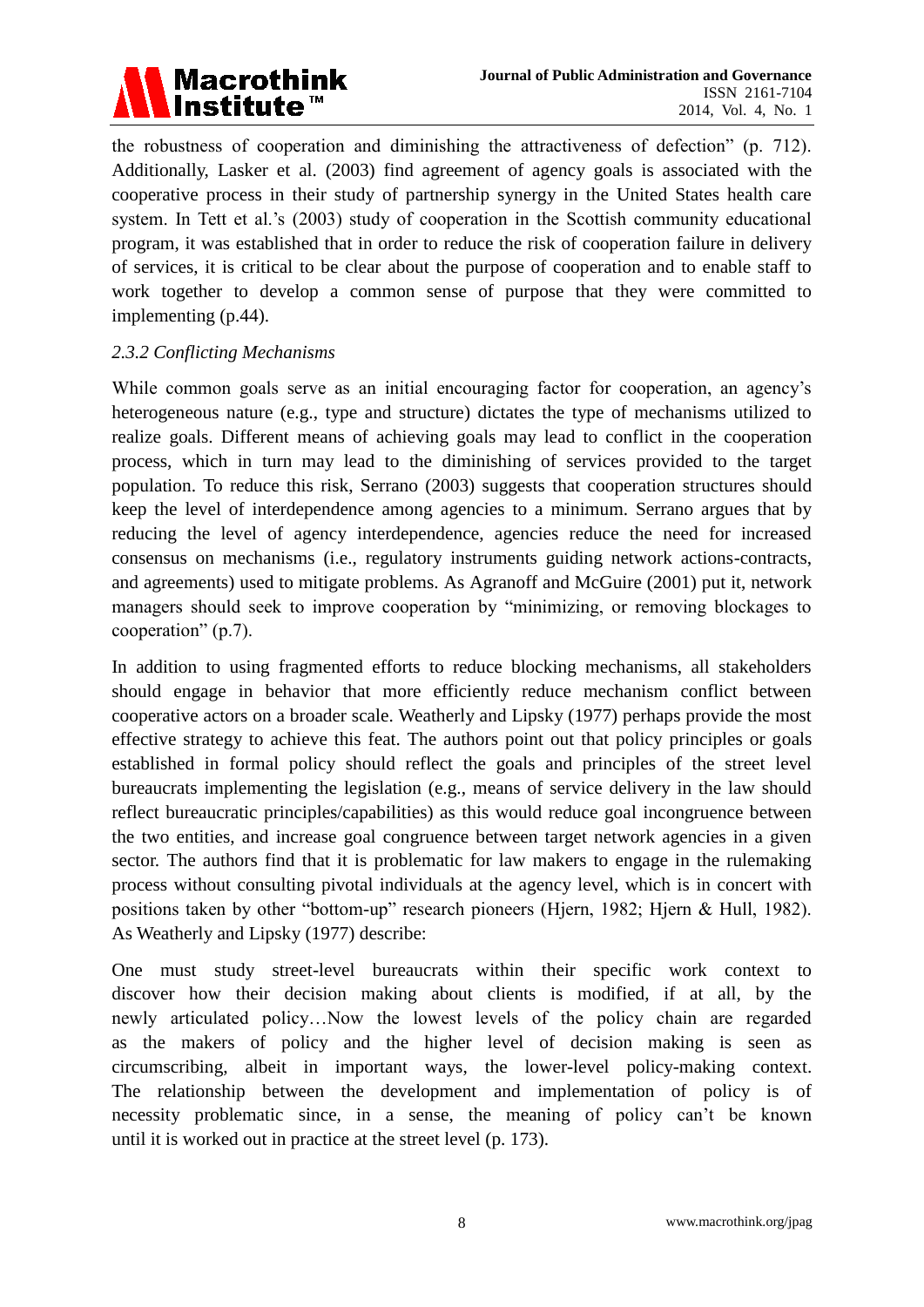

Formal policy goals developed by all stakeholders utilizing the above process, could better serve to establish a common ground between agencies during the policy formation process. To reiterate, Meyers et al. (2001) surmise that goals signify the ends of agency actions, and resources are the tools/means required to achieve those ends. If agencies can be influenced by an external factor (systematic or random) to act cooperatively to address shared problems, the agencies can move to step two of Weiss's process model of cooperation—seeking resources to institute cooperative efforts.

#### **2.4 Resources to Institute Cooperation**

Moving to the second step of Weiss's "Process Model of Cooperation" involves agencies identifying resources to support the cooperative process. According to Weiss (1987), if no initiative, energy, money, or adequate staff became available explicitly for cooperative activities, the process grinds to a halt (p.111). There are a myriad of resources that could be examined as operational mechanisms for cooperation; however, I only examine the following: agency initiative/energy, monetary resources and adequate staff. These factors have emerged from the literature as the most relevant mechanisms necessary for agencies to progress to the third step of Weiss's "Processes Model of Cooperation" (Draft, 2007; Dyer & Singh, 1998; Gnyawali & Madhavan, 2001; NISTTA, 1998; Shapira & Youtie, 1998; Weiss, 1987; Kochan & Mckersie, 1991; Rainey & Steinbauer, 1999; Hitt et al., 2000; Serrano, 200).

#### *2.4.1 Agency Initiative*

Network resources have been termed in various studies as asset flows (Dyer & Singh, 1998; Gnyawali & Madhavan, 2001). Gnyawali and Madhavan (2001) specifically define asset flows as resources that include "money, equipment, technology, and organizational skills that flow between connected firms in a network" (p.432). Gnyawali and Madhavan (2001) also raise the issue of resource adequacy. The authors do not go as far as to present a sweeping theoretical design that provides an accurate description of adequate network resources, but they do draw on Wasserman and Faust's (1994) concept of centrality. Fundamentally, centrality represents the degree to which a central actor occupies a strategic position in the cooperative by having an advantage of establishing multiple substantial relationships with multiple stakeholders and partners (Gnyawali & Madhavan, 2001). Thus, if an agency establishes itself centrally within the collective, it will more often than not have access to the mechanisms necessary to mount an efficient service delivery process (Draft, 2007). Although the concept of centrality does not provide an accurate adequacy formula, it does emphasize an agency's need to define resource adequacy, and then engage in assertive network building to enhance its access to resources.

#### *2.4.2 Monetary Resources*

Given the arguments presented in the literature thus far, it is easy to deduce that monetary resources are essential to agencies meeting the external requirements placed upon them by random and systematic influences. For example, a MEP implementation study conducted by The National Institute of Standards and Technology Administration (1998) states: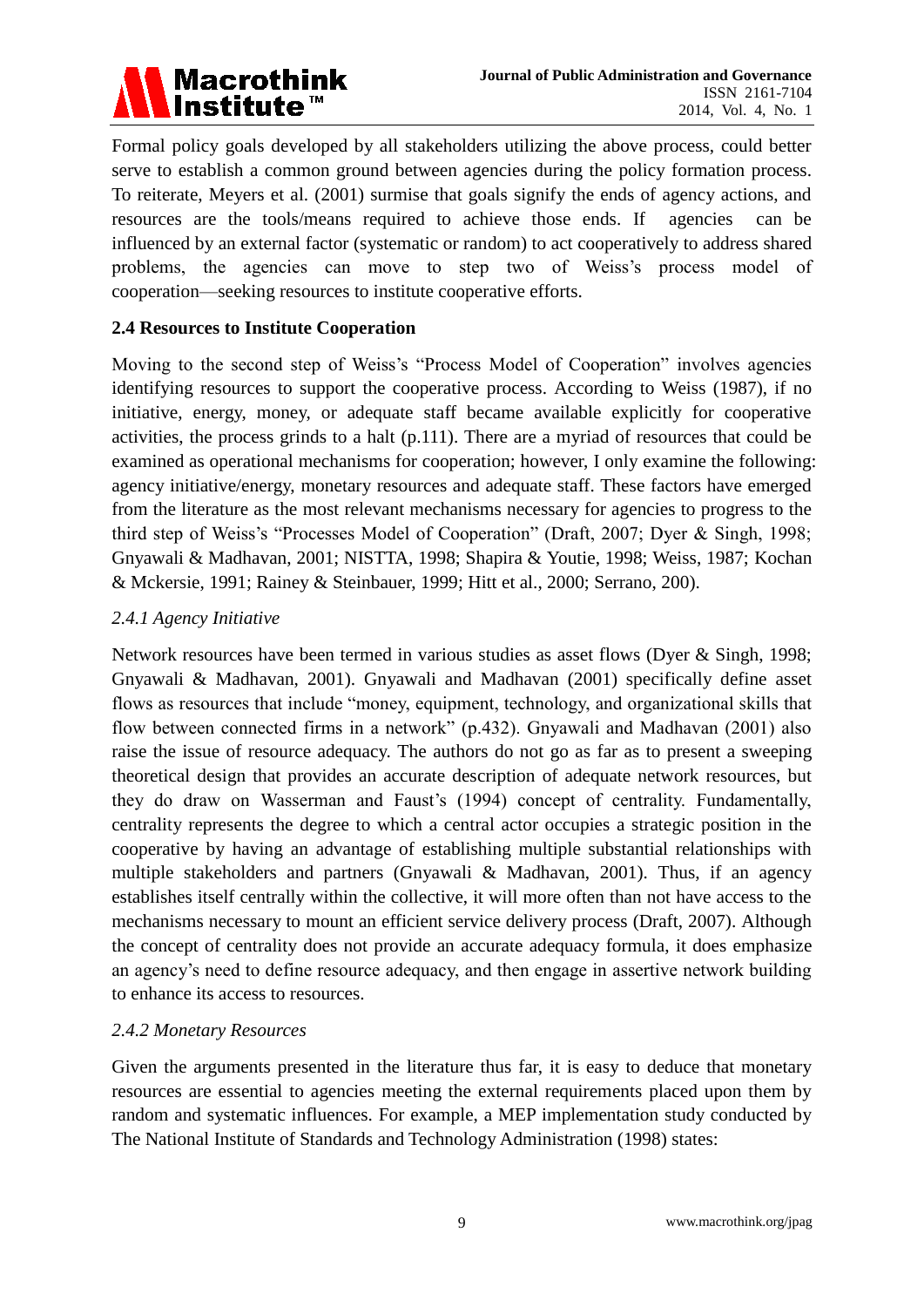

…the best way to ensure high-caliber nationwide assistance to smaller manufacturers is to commit to a stable amount of renewable federal funding... Federal funding of centers at a level equivalent to years five and six, e.g., one third, offers the best opportunity for broad economic benefit to the U.S. manufacturing sector. Complete independence from federal funding would likely result in the elimination of many MEP services to smaller manufacturers. This reduction in service and increase in fees would stimulate the eventual closure of many of the regional centers, limit the diversity of manufacturing sectors or geographic regions served, and undermine the mission of the remaining centers (p. 1).

Shapira and Youtie (1998) also argue that:

…the tightening of federal funds available to MEP centers could make it more difficult for centers to find the resources to develop shared tools, information systems, cross-training, exchange of best practices, and other specified mechanisms to promote industrial service partnerships (p. 26).

Multiple evaluations have established resources as the primary provocation for organizations entering into interagency cooperation. These evaluations assert that agencies engage in the interagency cooperation process to gain assets such as money, information, knowledge, and status /legitimacy/recognition (Padgett & Ansell, 1991; Patnayakuni et al., 2006). Oliver (1990) maintains that:

…six critical contingencies of relationship formation are proposed as generalizable determinants of inter-organizational relationships across organizations, settings, and linkages: necessity, asymmetry, reciprocity, efficiency, stability, and legitimacy. These contingencies are the causes that prompt or motivate organizations to establish IORs, that is, they explain the reasons why organizations choose to enter into relationships with one another (p. 242).

Weiss (1987) substantiates the previous study's account of why agencies cooperate. In her study of nine educational service agencies (ESAs) she found that while net cost-benefit was not the only reason ESAs joined cooperative endeavors, educational grants (monetary resources) certainly prompted some to join. Weiss goes further to explain that additional resources gained from economies of scale (increased capacity-experts, new equipment, and suppliers) liberated ESAs to expend revenues generated from local sources on local priorities. Weiss surmises that both financial benefits made it attractive for agencies to engage in and continue forward with cooperative practices.

## *2.4.3 Adequate Staff and Human Capital*

According to research (Kochan & Mckersie, 1991; Rainey & Steinbauer, 1999; Hitt et al., 2000; Serrano, 2003), adequate staff and human capital is most often responsible for an organization attaining and sustaining exceptional performance when they are operating individually or within cooperative networks. Given this deduction, it is assumed that the more special knowledge and skills gained by a sufficient number of staff and managers (e.g., education based on university curriculum-codified knowledge and expertise gained through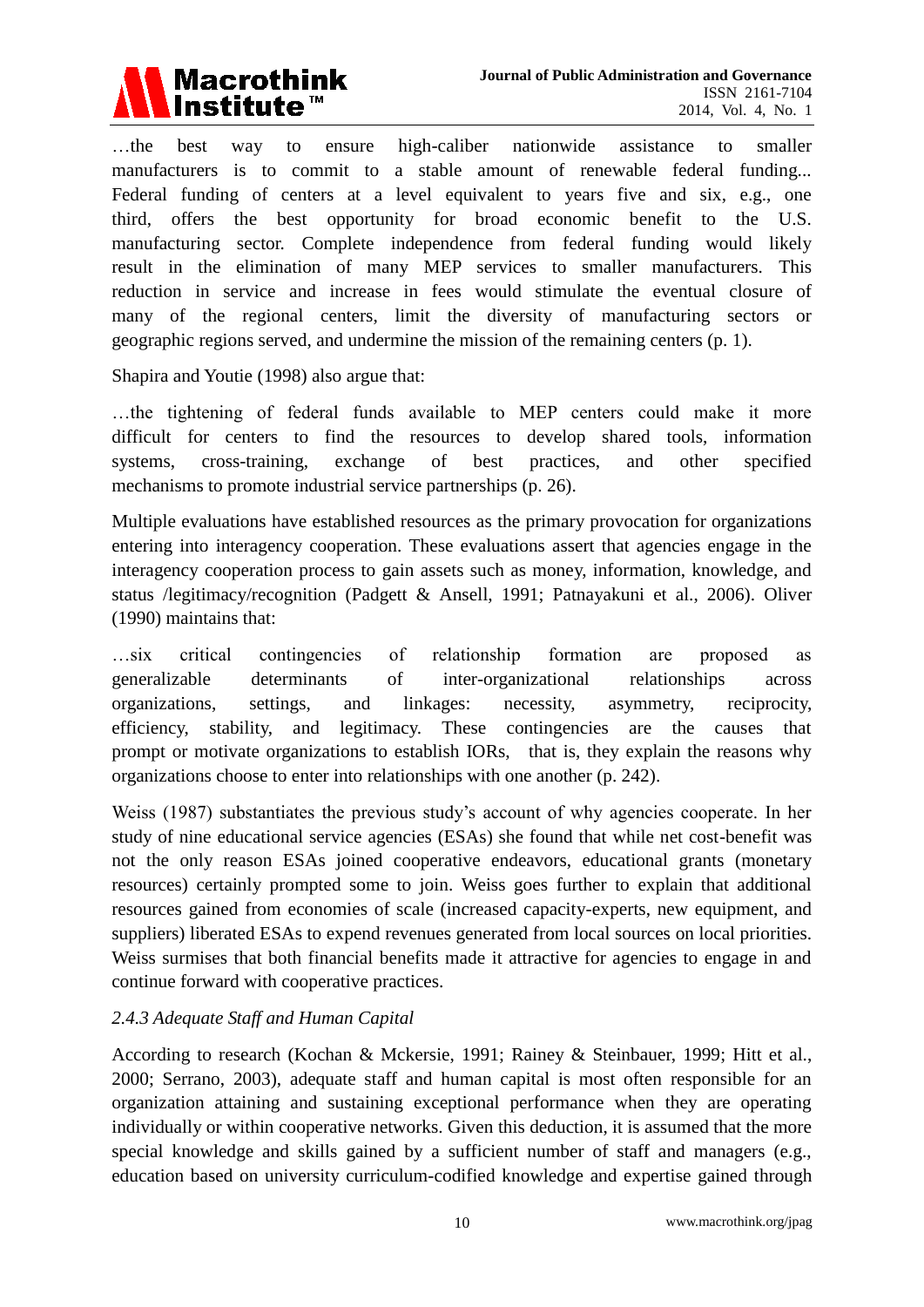

training and experience- tacit knowledge), the more effective the agency will become in achieving its goals. Support for this position is provided by Reed et al., (2006) who point out how codified knowledge affects the performance of an agency. They offer the following:

Human capital, which has long been argued to be a critical source for differentiating performance among firms, involves both knowledge stocks (e.g., hiring of educated people) and knowledge flows (e.g., developing high levels of codified and tacit knowledge…) (p.870).

Hence, it is rational to hypothesize that the level of front-line staff and management education, along with experience, will influence an agencies policy implementation process. Nevertheless, to justify this concession, a review of the U.S. Department of Labor's Occupational Outlook Handbook (OOH) (Schacht, 2010-11) was conducted. The review of the handbook revealed that to a large degree, a college diploma is only one preferred requirement associated with more technical or specialized positions. The OOH also revealed that management, scientific, and technical consultants must possess "proven analytical and problem-solving abilities, excellent written and verbal communications skills, and experience in a particular specialty." Furthermore, a study of front-line supervisor contributions to organizational performance and effectiveness, based on data derived from the U.S. 2000 Merit Principle Survey, demonstrated that the level of "front-line supervisor skill (tacit knowledge) and competence (gained through codified knowledge based on theoretical underpinnings) are key elements in improving federal agency performance" (Brewer, 2005, p.520).

Again, the resources (initiative, money, and adequate staff) discussed here are not an exhaustive list of the resources necessary to institute the cooperation process. But these are the most relevant factors affecting the type of policy (R&D) and the community in which the legislation must be implemented. Regardless of the type of assets required to institute the cooperative process, according to Weiss (1987), an interagency cooperative situation devoid of them will hinder agencies from progressing to step 3- the capacity to mount the cooperation effort.

## **2.5 Capacity to Mount the Cooperation Effort**

Thus far, I have discussed external influences, shared problems and resources within Weiss's model that are required to proceed to the third and final step, the capacity to mount the cooperation process. Chaskin (2001) provides an appropriate operational definition of capacity for this review:

Community capacity is the interaction of human capital, organizational resources, and social capital existing within a given community that can be leveraged to solve collective problems and improve or maintain the wellbeing of a given community. It may operate through informal social processes and or/organized efforts (p. 295).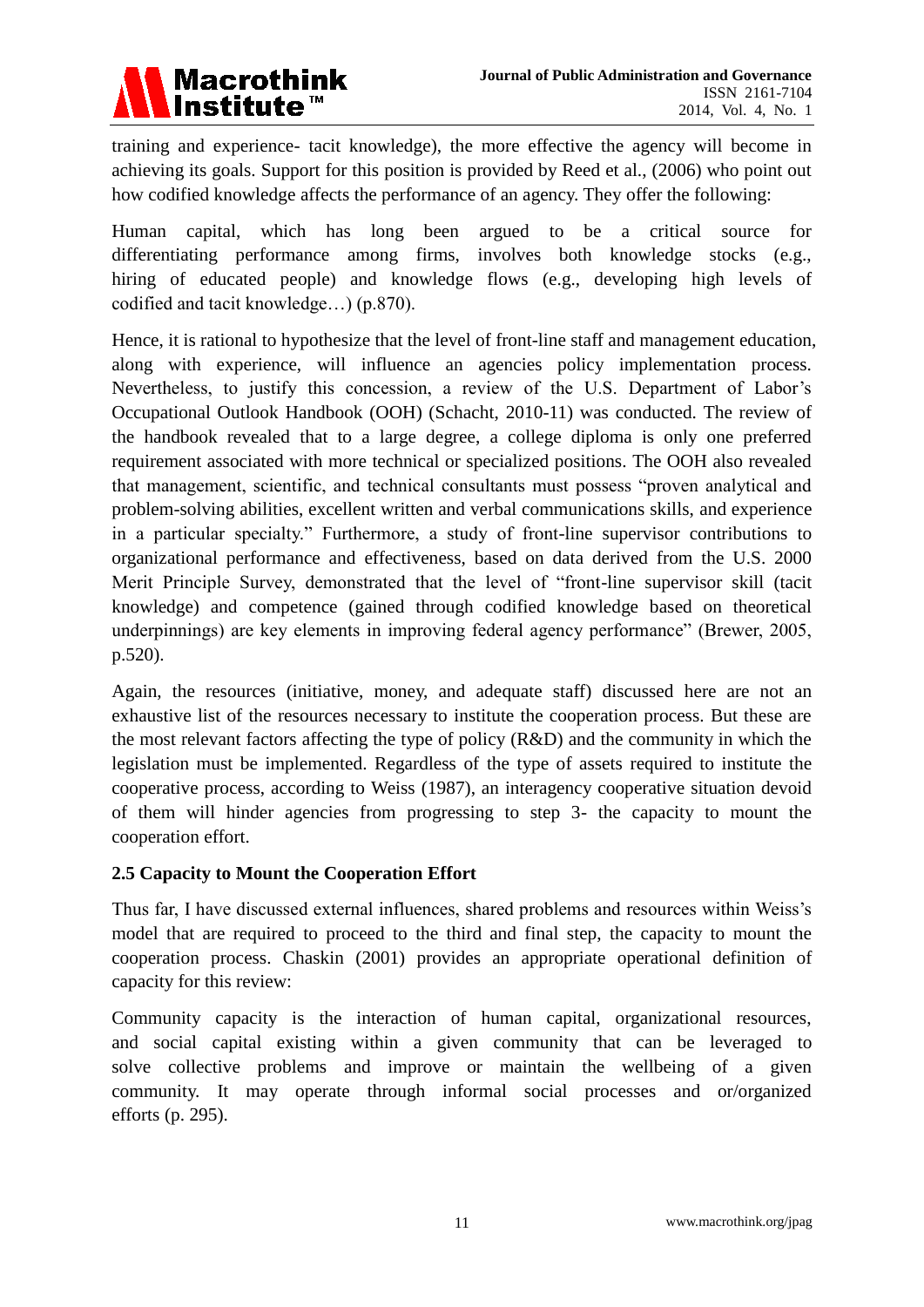

Institutional capacity is fundamentally dependent upon the influence of external influences driving it (e.g., legal mandates, unexpected societal demands and monetary resources) and the degree/amount of diversity in delivery mechanisms (e.g., technology communication information systems, clear procedures, operational terminology, and professionalism) existing between possible partners (Foster-Fishman et al., 2001; Innes et al., 2003; Skelcherm, Smith & Mathur, 2004; Carmeli & Tishler, 2004). As Weiss (1987) describes it:

Depending on the nature of the activity, this could range from a trivial matter of reliance on existing mechanisms to a major undertaking of building new infrastructure. Unless a legal, workable way could be found not only to begin, but to sustain the cooperative program, the effort to cooperate went no further (p. 111).

Though there are many capacity issues to be considered when attempting to mount an interagency cooperation effort, the implementation logistics of most R &D diffusion initiatives dictate that the review focus on capacity issues to include adequate funding sources to initiate and sustain a cooperative structure, technology-communication and management information mechanisms, and the degree of personnel professionalism among personnel within the network. These mechanisms are central to the efficacy of interagency goal attainment. Thus, for purposes of this research, capacity is defined as the organization's ability to manipulate the aforementioned factors to realize a complex organization's objectives.

To reiterate, agencies build their organizational capacity by increasing their member capacity. Increasing member capacity equates to an agency establishing substantial network partnerships to enhance its core skills, attitudes, and innovations to more effectively deliver services (Foster-Fisherman & Tishler, 2004). However, if agency mechanisms are in such high variance as to thwart consensus building, the cooperative process will suffer (Rivkin & Siggelkow, 2003). Hence, it is anticipated that cross-referencing agencies' actions and mechanisms of which are highly dissimilar will yield one of two results; either (a) the diversity of agencies engaging in the cooperation initiative will serve to fill holes in each other's service delivery processes, or (b) too many differences and or disparities will impede the cooperation process.

## *2.5.1 Adequate Funding Source to Mount the Initiative*

In order to establish interagency cooperation structures, funding must be identified to support the effort. Monetary support is most often needed to not only spark interest in interagency cooperation initiatives, but also to sustain and maintain efforts toward goal attainment. Therefore, adequate funding support is an essential factor in the achievement of interagency/network goals and objectives.

Shapira and Youtie (1998) argue that a narrowed and more strategic relationship seeking (reduced capacity) is on the horizon for MEP. Their study of MEP cooperation efforts suggest that this is due to anticipated reductions in federal NIST financial support. Reduced MEP funding will likely restrain the cooperative process, because costs associated with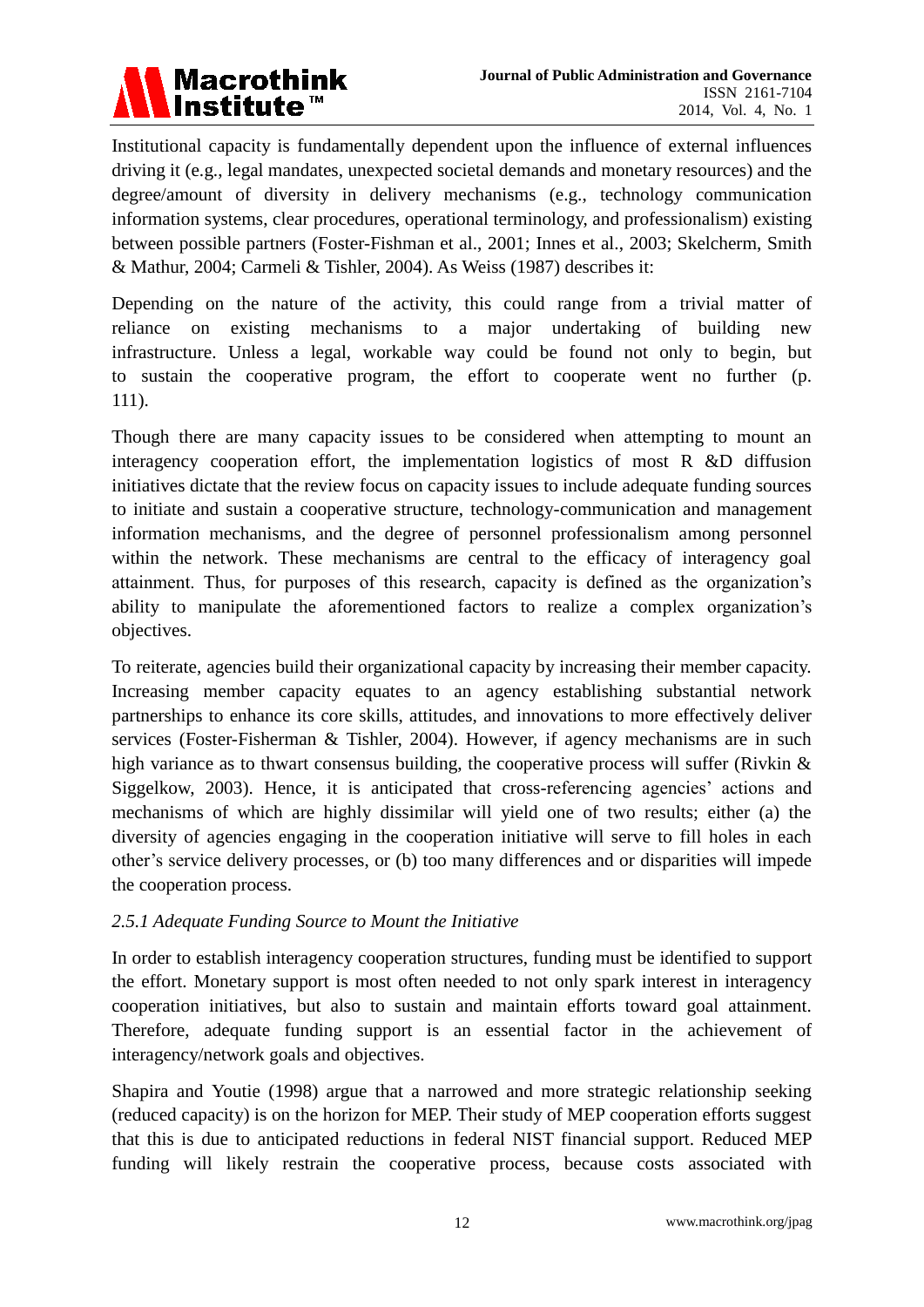

establishing formal partnerships that are mutually beneficial are high. As a result, the targeted population will most likely suffer a reduction in services (Weiwel & Hunter, 1985; Shapira  $\&$ Youtie, 1998). Shapira and Youtie (1998) further contend that without the federal subsidy provided through NIST, MEP centers will begin to over-rationalize partnerships and linkages. This, according to the authors, will lead to:

…a reversion to a situation where industrial services are poorly integrated, there is confusing duplication in services while gaps are not addressed, individual program missions are emphasized rather than the needs of SME's and industrial communities, and there is an heightened "turf" conflict between different programs (p.26).

In order to combat these circumstances, Shapira and Youtie (1998) propose that NIST should: specify more precisely what funds should be spent on (e.g., partnership building), and designate a specific program to establish partnerships. The recommendations proposed by Shapira and Youtie (1998) are in agreement with other research that calls for clarity in agency/legislative mandates. Clarity in rules and regulations provide service workers with more direction and confidence in completing their tasks. Additionally, clarity will assure that subsidy is expended in the most efficient manner, or at least in the way they were intended.

The National Institute of Standards and Technology (1998) conducted a study to determine a regional manufacturing extension center's ability to generate revenue and increase operating efficiency. The sample for this study consisted of MEP centers in all fifty states  $(N=70)$ . The findings revealed that the removal of federal funding from the regional MEP centers would "undermine their fundamental mission" (NISTTA, 1998). The NISTTA (1998) study found that, "in the absence of public funding, centers would likely move toward working with larger companies on more sizable projects using internal staff." Additionally, the evaluation concluded that "while these centers would try to expand their market over time, financial pressures would lead them to emphasize repeat business with existing customers rather than broad market penetration" (NISTTA, 1998). Furthermore, NISTTA concedes that federal funding helps defray costs associated with cooperative structures, and by doing so, enables regional MEP centers to provide assistance to "small firms that would otherwise find it difficult to secure needed services at a cost they can afford" (NISTTA, 1998).

Van de Ven and Walker (1984) examined factors in the interorganizational process that most affect the creation, growth, and decline among agencies associated with cooperative initiatives. The evaluation was a longitudinal analysis of 95 cooperative relationships between childcare and health care organizations in Texas. From this study, Van de Ven and Walker (1984) conclude that:

Perceptions of dependence on others for resources spur the development of inter-organizational relationships. Resource dependence is a powerful direct determinant of communications, resource transactions, and consensus (p.1).

Thus, insufficient funding sources are likely to decrease not only services provided to the targeted population, but decrease a coordinating agency's majority stake within the collective.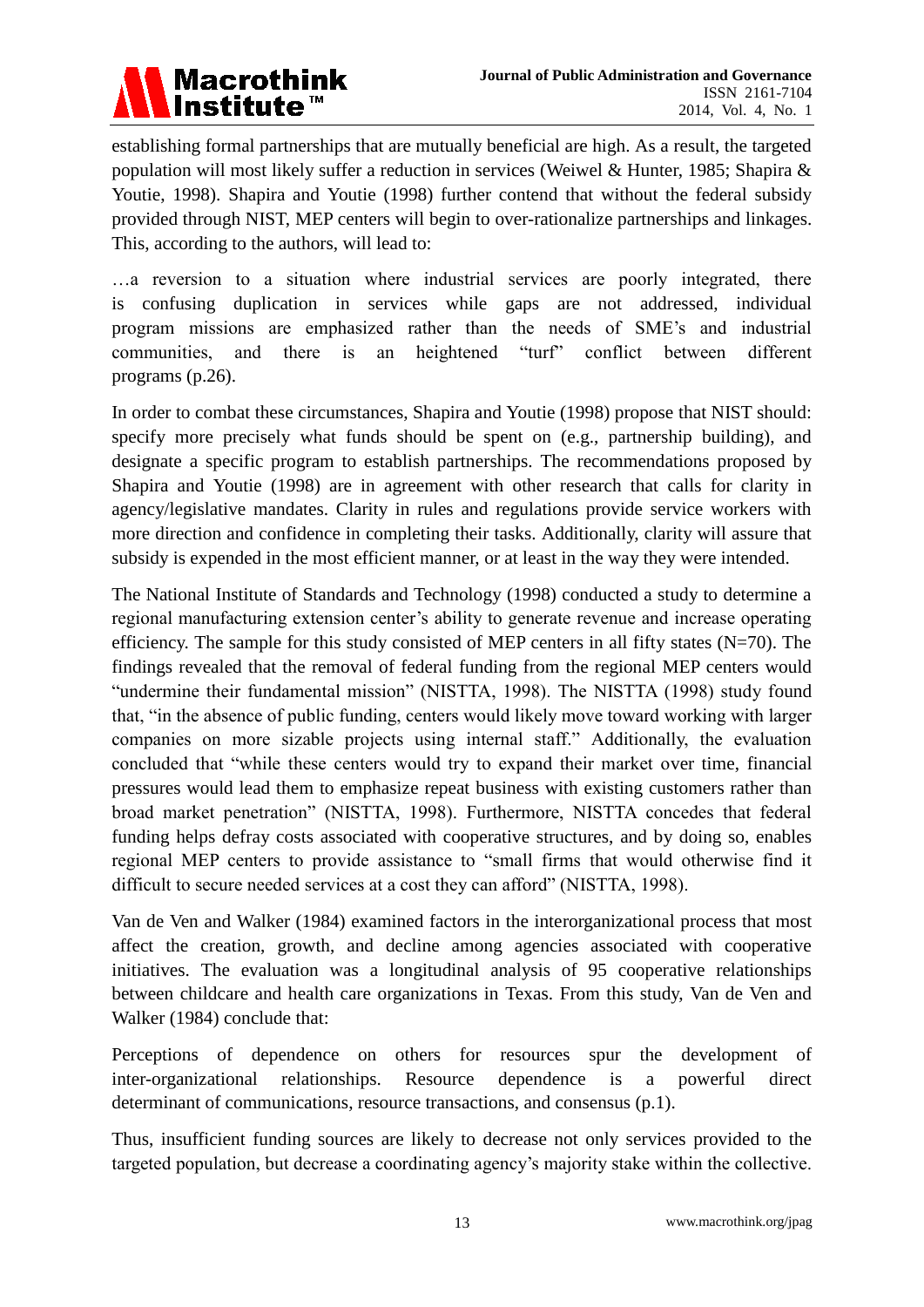

Therefore, it is reasonable to assume that by losing a majority stake in an interagency initiative, a primary coordinating agency's centrality will be negatively affected.

#### *2.5.2 Technology-Communications and Management Information Systems*

Successful interagency cooperation requires that many players among agencies communicate efficiently, and according to research, this can only be accomplished by sustaining and utilizing a strong communication information system (Pickering & King, 1995; Fulk & DeSanctis, 1995; Barrett & Konsynski, 1982; Premkumar, 2000). Thus, the juxtaposition of goal clarity and efficient communication technology is central to an organization's goal achievement, as Premkumar states (2000):

What is unique about the current environment is the availability of a communications infrastructure to electronically transfer information, with minimal effort and time lag, resulting in easy availability of information…organizations seeks to reduce the uncertainty in their operations by improving the availability of appropriate information for decision making. Information asymmetry among the participating units leads to uncertainty, which in turn leads to inefficiency... (pp. 2-3).

Pickering and King (1995) add to this argument by discussing the significance of interoganizational computer-mediated communication (ICMC) in agencies. They suggest that:

…an increase in information diffusion via electronic distribution lists would improve problem solving for problems not well-structured or well aligned with the organization's problem solving structure…A different incentive for organizations to support ICMC infrastructure can be constructed from Granovetter's (1983) finding that weak ties serve as links between strong tie networks…employees' weak tie links to other strong tie networks provide access to organizationally-useful information. Such links can also facilitate mobilization of like organizations to respond to a common problem (p.481).

Pickering and King (1995) not only provide a rationale for the importance of ICMC in interagency cooperation, but they also provide logic for ICMC best community fit. The authors explain that in order for these technologies to be effective in assisting agency progression, an organization must reside in a community consisting of (a) a high level of professional occupations; this will attract professionals that constantly seek higher wages/challenges, and (b) organizations seeking to reduce cost and streamline operations; generally looking to outsource components to reduce fixed cost. According to Pickering and King (1995) an accessible ICMC under these conditions could serve as a catalyst prompting agencies to switch from hierarchical operating structures to more flexible and efficient network structures. They explain that this can happen in four ways:

1) Providing the means for notification and negotiation among organizations shopping for professional services and the members of the relevant occupational communities.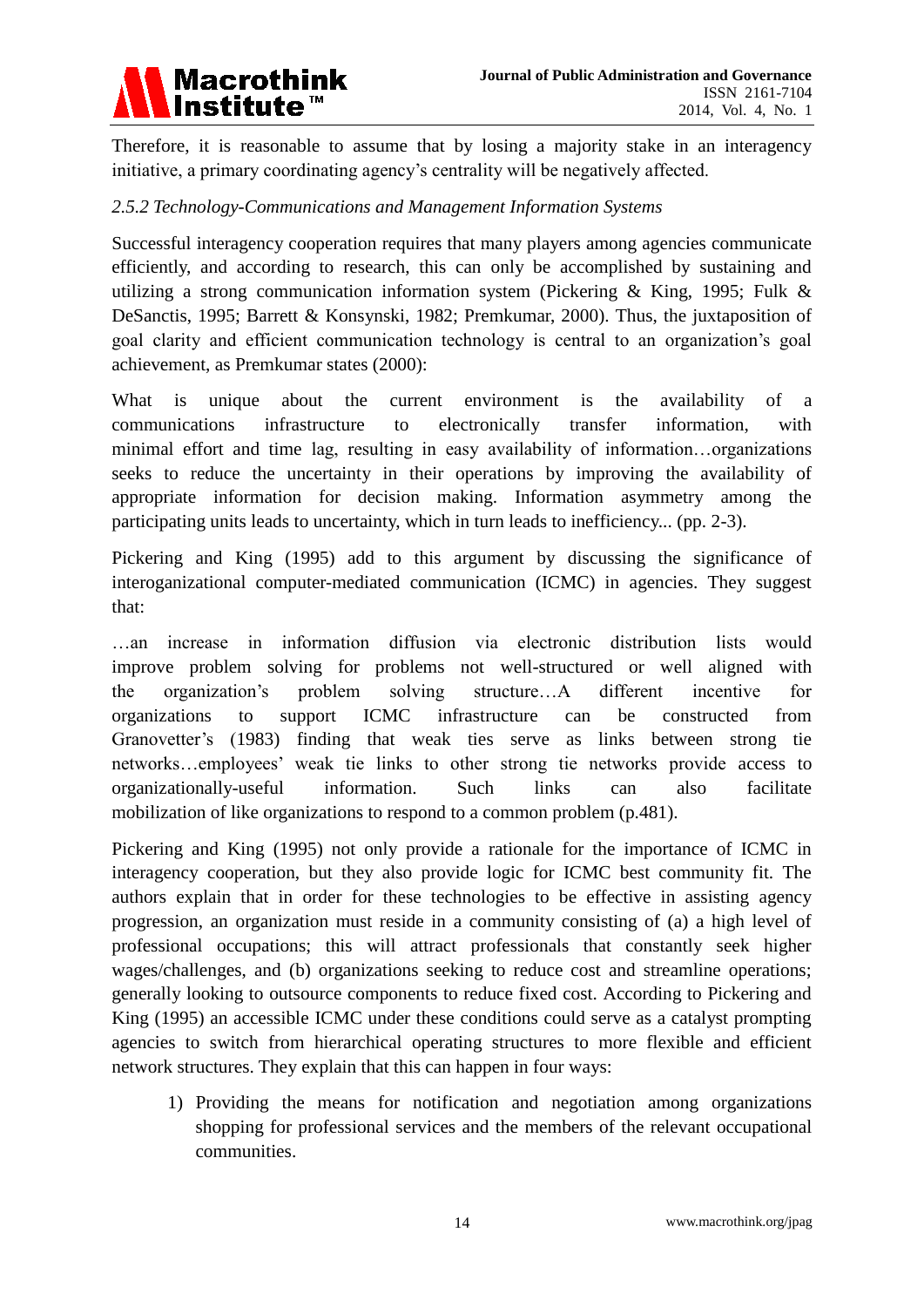

- 2) Providing occupational community professionals with access to essential information resources required to carry out the contracted-for tasks, whether those resources are located in the buying organization or some other information utility.
- 3) Providing a wide and supportive conduit through which task coordination and ongoing renegotiation of the work can occur.
- 4) Providing mechanisms whereby contracted-for information products are delivered to a buyer and compensation is delivered to the supplier through electronic funds transfer (Pickering & King, 1995, p. 485).

Aiken et al., (1975) support the above position in their study of coordinated services for mentally challenged individuals. They add the following:

Coordination of information has an internal and an external aspect. The external aspect concerns the degree to which information about service opportunities is available to those who are not yet in the system but who seek to make use of it…The second aspect of the coordination of information is an internal one. It involves the operation of service delivery systems themselves and questions of evaluations and feedback…given that services for retarded clients are interdependent, a high degree of information feedback, rather than central planning for each client is likely to be most effective (pp. 14-15).

This management of information is viewed as vital for interagency cooperation network effectiveness.

## *2.5.3 Personnel Professionalism*

Maintaining and enhancing the effectiveness of interagency cooperation requires that firms cultivate and fully make use of their human resources (Kochan & McKersie, 1991). To do so, human resource departments must engage in activities that support the nurturing of a well-educated, highly assertive, and multi-trained labor force (Rainey & Steinbauer, 1999). Rainey and Steinbauer (1999) refer to staff fitting these criteria as professionals, and attribute agency effectiveness to the level of professionalism existing within an organization. As discussed previously, interagency cooperation is more likely to flourish within a community that offers a plethora of professional occupations (Pickering & King, 1995). Bozeman and Straussman (1990) agree with this argument. They state:

A factor particularly important in studies of public management innovation is professionalism. Public managers who are "more professional" are more likely to innovate, and public organizations with higher levels of professional activity or a higher number of professionals are more likely to be innovative (p. 188).

However, Rainey and Steinbauer (1999) concede that a strong professional presence can also hamper the cooperation process. Rainey and Steinbauer (1999) suggest the following potentially damaging aspects of professionalism:

…a strong culture could make an agency impervious to external oversight and control, resistant to innovation or otherwise poorly adapted to imperatives of its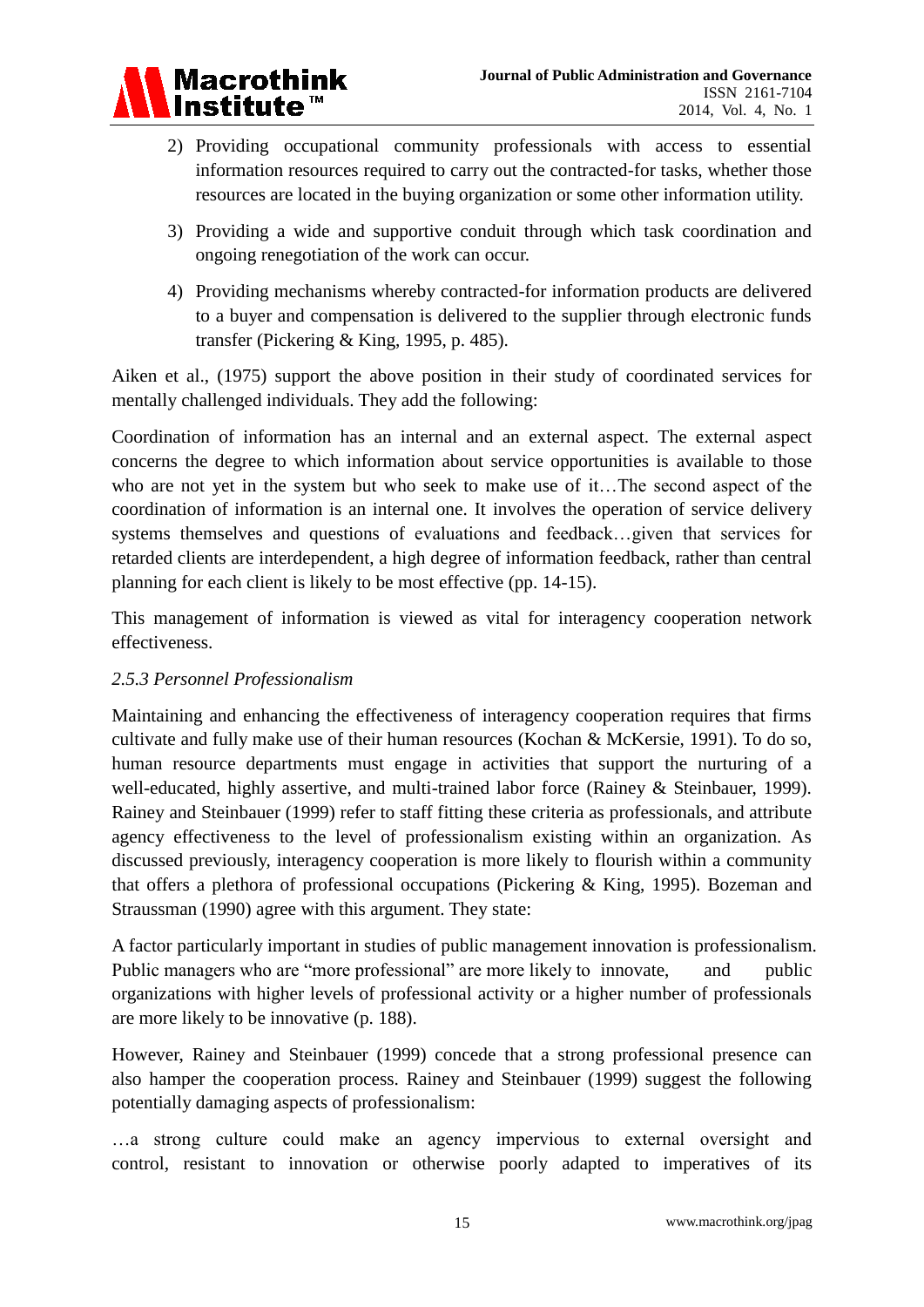

environment…Examples of such a problem include…the case of a public health agency in Kansas that became so focused on professional autonomy that the legislature ultimately intervened to assert authority over the agency (Maynard Moody et al., 1986, p. 18).

Again, Weiss (1987) explains that the factors relative to agency capacity can include a wide range of mechanisms, but they must be perceived as legal and legitimate for cooperation to occur. If they are not perceived this way, according to Weiss, organizations will most often abandon the idea of network partnerships. Conversely, she explains that if all components of the model are in place, agencies are more likely to take part in interagency cooperation. The research of Ansell and Gash (2007); Futrell (2003); and Imperial (2005) confirm this perspective.

#### **3. Summary of the Literature**

In this review, I have discussed each segment of Weiss's (1987) "Process Model of Cooperation," offering additional literature that supports or contradicts her model. Weiss's model includes the concepts of external random and systematic demands that influence agencies to seek cooperation, the idea of a shared problem being addressed through cooperation, and the need for resources and capacity to support and sustain the cooperation endeavor. Weiss, however, found that even when all components were in place, some agencies still did not participate in the interagency cooperation process, and other literature supports this finding (Imperial, 2005; Ansell & Gash, 2007, Lindsay, 2008). Thus, it is still unknown to what extent these factors must be present for interagency cooperation to occur.

Though the Weiss (1987) model and additional research does not provide for a conclusive causal process, they are still helpful in identifying the possible impediments of interagency cooperation faced by organizations. Given these findings, one could argue that insight into impediments to and influences on cooperation is critical, as it is operationally advantageous for principles and implementers to better understand how and why agencies respond to cooperation the way they do. This has been the researcher's goal in this literature review. That is, it seems that this information would be useful to determine what influence patterns apply to promote cooperation. Hence, the review provides an information cannon that can be used to investigate encouraging factors to interagency cooperation. The collection of information contained in this review of literature is not all-inclusive. Numerous investigations covering interagency cooperation will have been generated by the time this article is published.

#### **References**

Agranoff, R., & McGuire, M. (2001). Big questions in public network management research.

*Journal of Public Administration Research and Theory*, *11*(3), Research Library, 295.

Aiken, M., Dewar, R., DiTomaso, N., Hage, J., & Zeitz, G. (1975). *Coordinating human*

*services.* San Francisco: Jossey-Bass.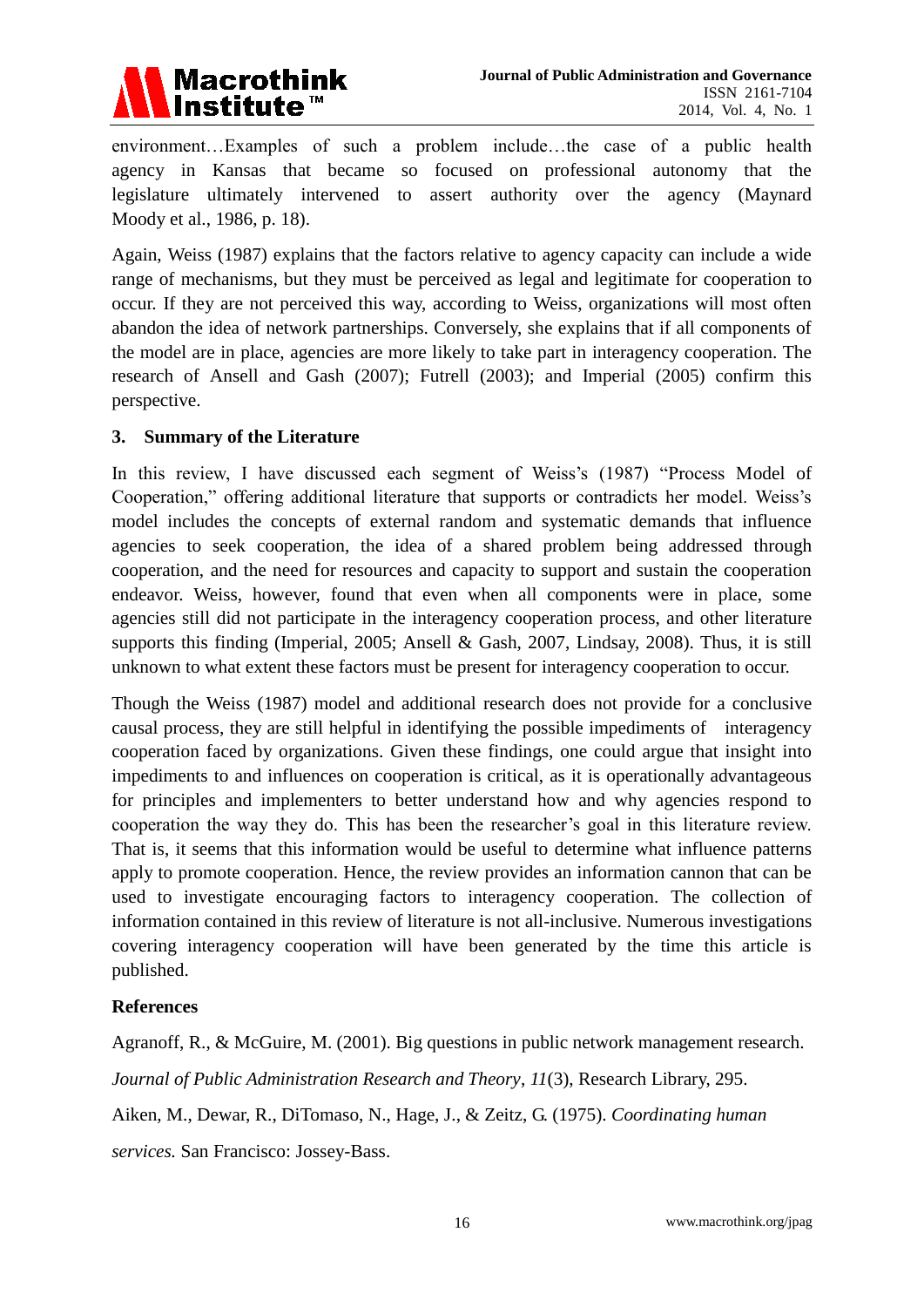

Ansell, C., & Gash, A. (2007, November 13). Collaborative governance in theory and practice.

Journal of Public Administration Research and Theory. Published by Oxford University on

behalf of *Journal of Public Administration Research and Theory*. doi: 10. 1093/jopart/mum032

Barrett, S. M. (2004). Implementation studies: Time for a revival? Personal reflection on 20

years of implementation studies. *Public Administration*, *82*(2), 249-262.

Barrett, S., & Konsynnski, B. (1982). Inter-organization information sharing systems. *MIS Quarterly Special Issue*, 93-105.

Bozeman, B., & Strausman, J. (1990). *Public management strategies.* San Francisco, CA.

Jossey-Bass.

Brewer, G. (2005). In the eye of the storm: Frontline supervisors and federal agency

performance. *Journal of Public Administration Research*, 15:505-527.

Brodkin, E., & Majmundar, M. (2008, February). Organizations and exclusion: An inquiry into

bureaucratic proceduralism. Working Paper. National Poverty Center Working Paper Series.

Retrieved 3-10, from http://npc.umich.edu/publications/u/working\_paper08-05.pdf

*Occupational Outlook Handbook* (2010). Bureau of Labor Statistics U.S. Department of Labor.

Retreived 4-10, from http://www.bls.gov/oco/cg/cgs037.htm

Carmeli, A., & Tishler, A. (2004). The relationships between intangible organizational elements

and organizational performance. *Strategic Management Journal*, 25, 1257-1278.

Chase, G. (1979*).* Implementing a human services program: How hard will it be? *Public Policy,*

*27*(4), *387-435.*

Chaskin, R. J. (2001). Building community capacity: A definitional framework and case studies

from a comprehensive community initiative. *Urban Affairs Review*, *36*(3), 295.

Chilcott, J. (1998). Structural functionalism as a heuristic device. *Anthropology and Education*

*Quarterly, 29*(1), 103-111.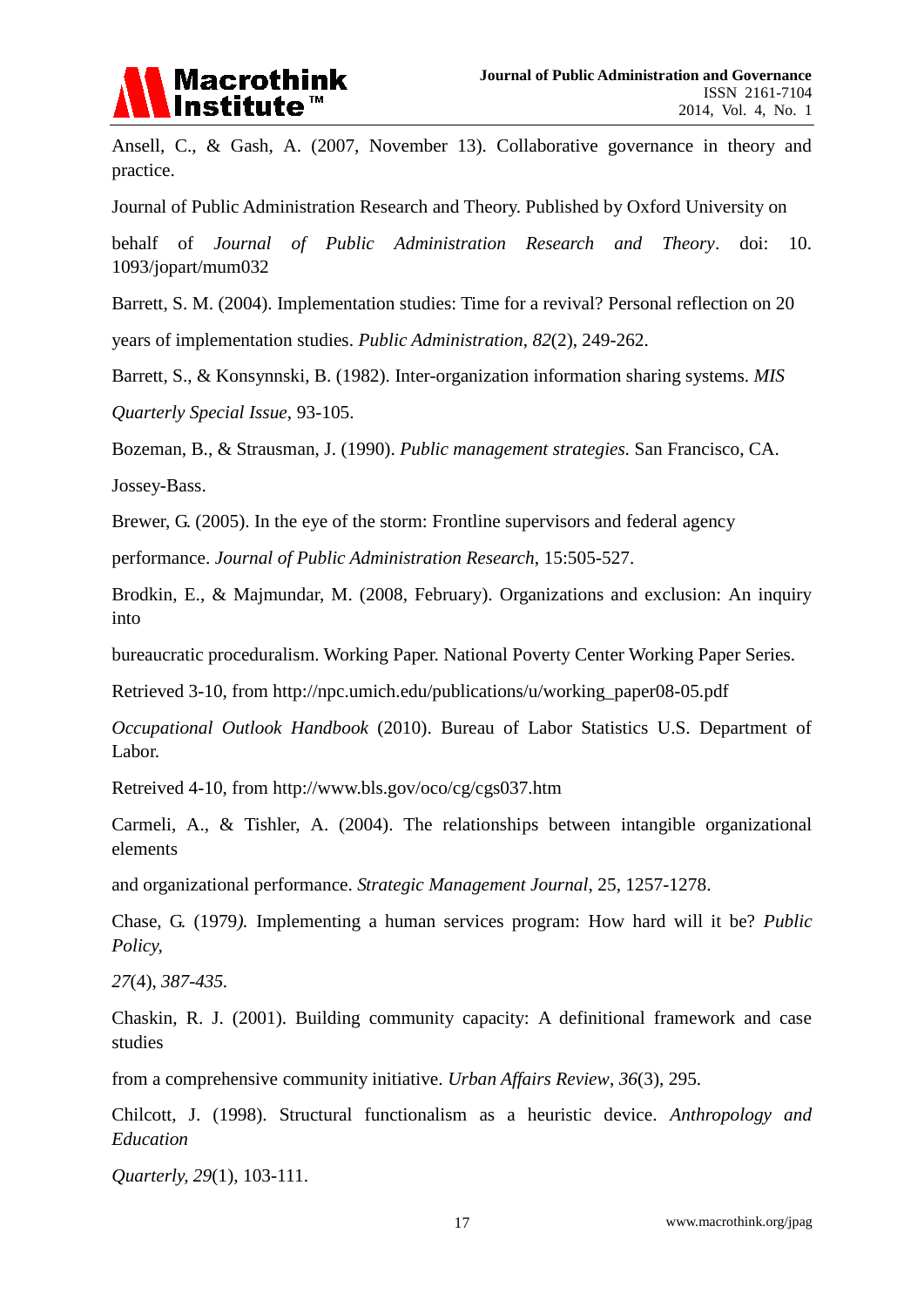

Ciborra, C., & Navarra, D. D. (2005). Good governance, development theory and aid policy:

Risks and challenges of e-government in Jordan. *Information Technology for Development,*  11,

141-159.

DAS, T.K. (2005). Deceitful behaviors of Alliance partners: Potential and prevention.

*Management Decisions*, *43*(5), 706-720.

Daft, R. L. (2007). *Organization theory and design*, 9<sup>th</sup> Edition. Cengagebrain.com. Mason,

Ohio: Thompson –Southwestern. Retrieved spring 10, from

http://www.cengagebrain.com/shop/content/daft05421\_0324405421\_01.01\_toc.pdf

Dyer, J. H., & Singh, H. (1998). The relational view: Cooperative strategy and sources of

interorganizational competitive advantage. *Academy of Management Review, 23*(4), 660-679.

Foster-Fishman, P. G., Berkowitz, S., Lounsbury, D., Jacobson, S., & Allen, N. (2001). Building

collaborative capacity in community coalitions: A review and integrative framework. *American*

*Journal of Community Psychology*, *29*(2), 241-261.

Fromme, R., & Schwein, R. (2007, December 20). Operation smokescreen: A successful

interagency collaboration. *FBI Law Enforcement Bulletin,* 6.

Fulk, J., & DeSanctis, G. (1995). Electronic communication and changing organizational forms.

*Organization Science*, *6*(4), 337-349.

Futrell, R. (2003). Technical adversarialism and participatory collaboration in the U.S. chemical

weapons disposal program. *Science, Technology, & Human Values,* 28, 451-82.

Gargan, J. J, (Ed.). (2000). *Handbook of state government administration*. New York: NY:

Marcel Dekker.

Goggin, M., Bowman, A., Lester, J., & O'Tool, L. (1990). Implementation theory and practice:

Toward a third generation. Glenview, IL: Foresman.

Gnyawali, D.R., & Madhavan, R. (2001). Cooperative networks and competitive dynamics: A structural embeddedness perspective. *Academy of Management Review*, *26*(3), 431-445.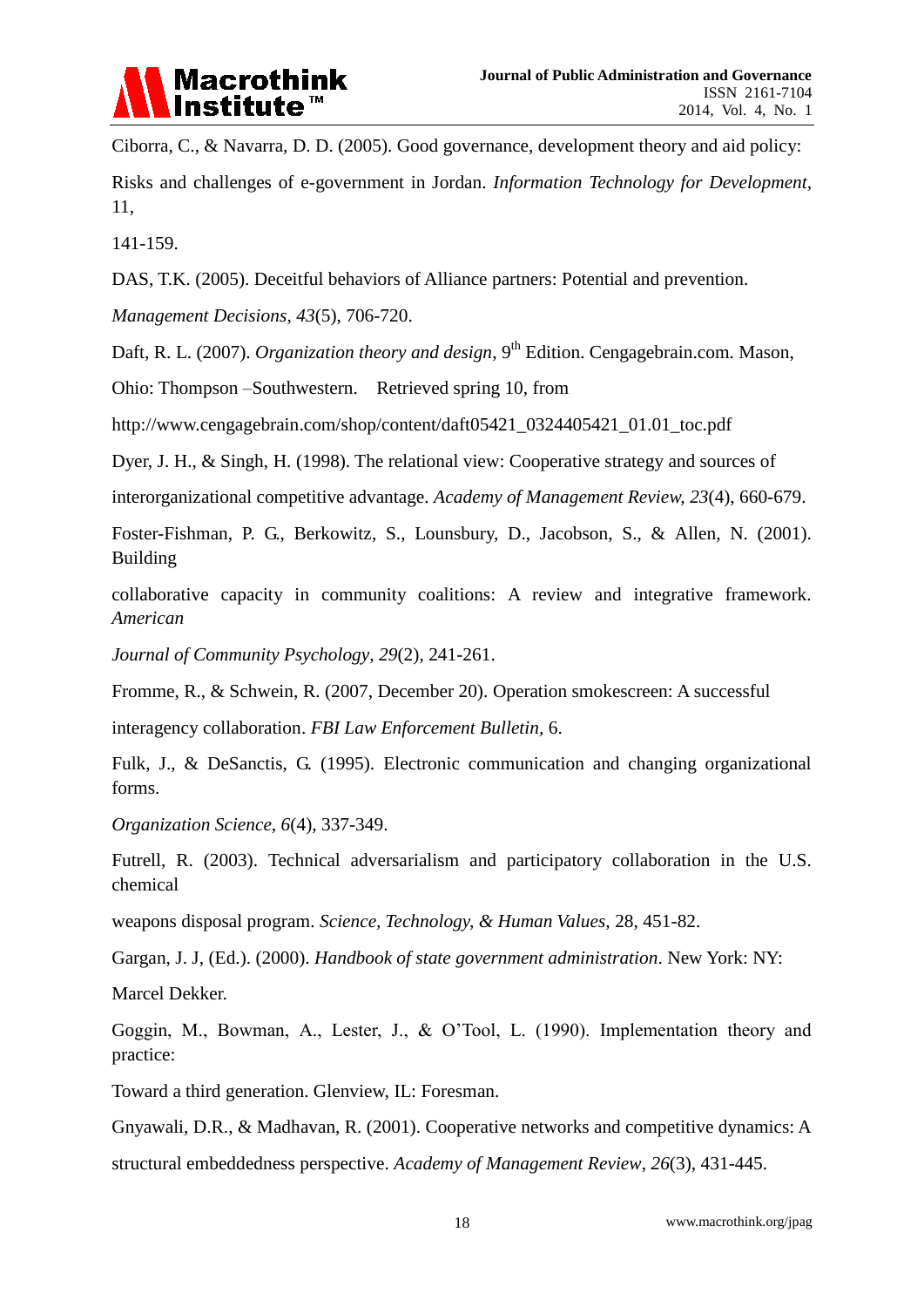

Handler, J. (2005). Workfare work: The Impact of workfare on the worker/client relationship.

*Social Work and Society, 3*(2), 174-181. Retrieved 3-10, from

http://www.resqresearch.org/uploaded\_files/publications/Handler2005.pdf

Hitt, M., Bierman, L., Shimizu, K., & Kochhar, R. (2001). Direct and moderating effects of

human capital on strategy and performance in professional service firms: A resource based

perspective. *The Academy of Management Journal*, *44*(1), 13-28 .

[http://pcbfaculty.ou.edu/classfiles/MGT%206293%20Seminar%20in%20Strategic%20Manag](http://pcbfaculty.ou.edu/classfiles/MGT%206293%20Seminar%20in%20Strategic%20Manage) [ee](http://pcbfaculty.ou.edu/classfiles/MGT%206293%20Seminar%20in%20Strategic%20Manage)nt%20Fall%202010/Week%205%20%E2%80%93%20The%20Resource%20Based%20Vi ewHitt%20Bierman%20Shimizu%20Kochhar%202001%20Direct%20and%20Moderating% 20effcts.pdf

Hjern, B. (1982). Implementation research: The link gone missing. *Journal of Public Policy*, 3,301-308.

Hjern, B., & Hull, C. (1982). Implementation research as empirical constitutionalism. *European*

*Journal of Political Research, 10*(2), 105-116.

Hodge, G.A., & Greve, C. (2007). Public-private partnerships: An international performance

review. *Public Administration Review, 67*(3), 545-539.

Hudson, B., Hardy, B., Henwood, M., & Wistow, G. (1999). In pursuit of interagency

collaboration in the public sector: What is the contribution of theory and research? *Public*

*Management, 1*(2), 235-260.

Imperial, M. (2005). Using collaboration as a governance strategy: Lessons from six watershed

management programs. *Administration and Society*, 37, 281-320.

Innes, J. E., & Booher, D. E. (2003). The Impact of collaborative planning on governance

capacity. IURD Working Paper Series, Institute of Urban and Regional Development, UC

Berkley. http://www.escholarship.org/uc/item/98k72547

Kochan, T. A., & McKersie, R. B. (1991). "Human Resources, organizational

governance, and public policy: Lessons from a decade of experimentation," in Thomas A. Kochan and Michael Useem (Eds.) *Transforming organizations.* New York: Oxford University Press, 1991.

Lasker, R., Weiss, E. S., & Miller, R. (2001). Partnership synergy: A practical framework for studying and strengthening the collaborative advantage. *The Milbank Quarterly, 79*(2),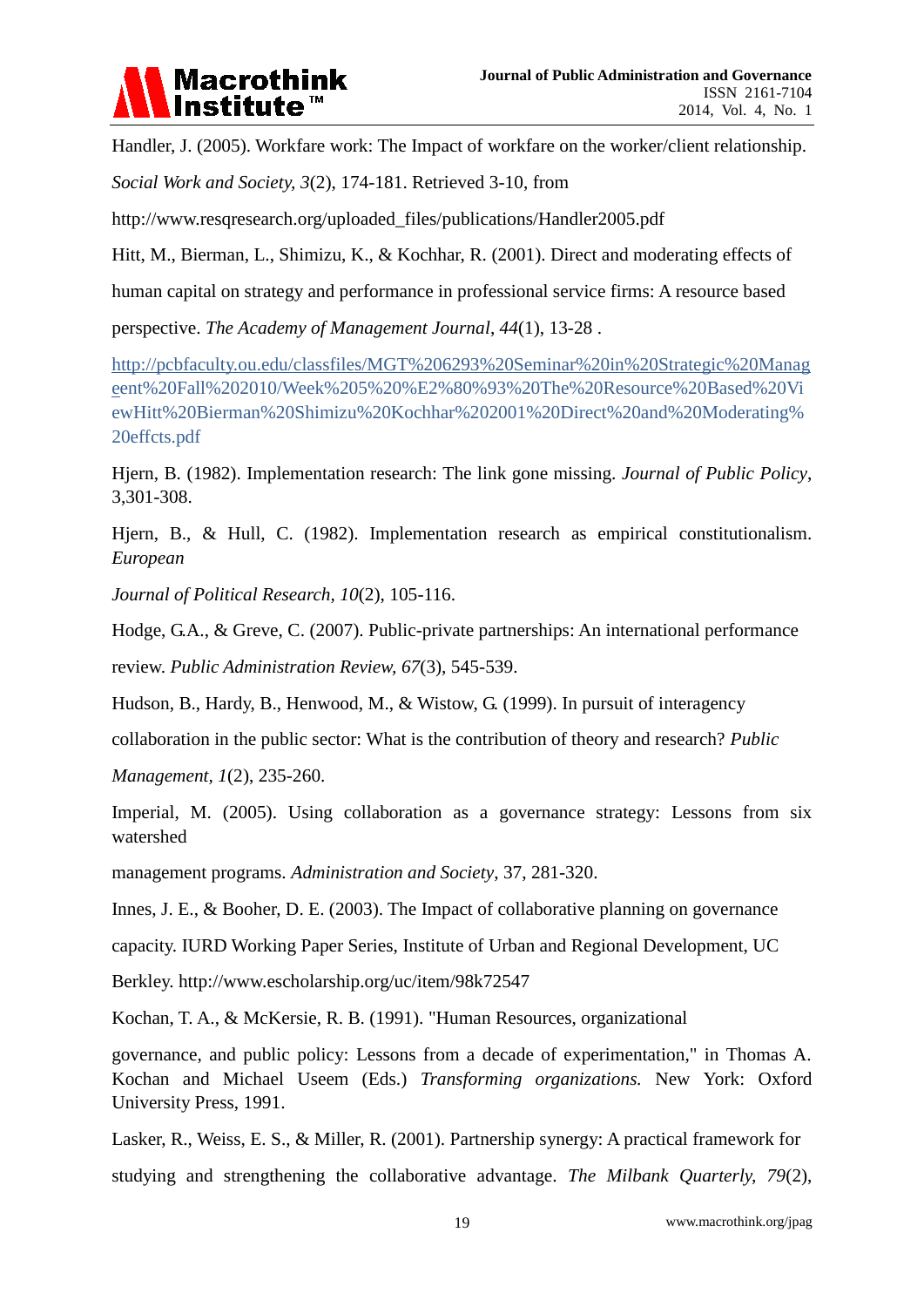

179-205.

Lennon, M.C., and Corbett, T. (2003). *Policy into action: Implementation research and welfare*

*reform.* Baltimore, MD: Urban Institute Press.

Lundin, M. (2007). Explaining cooperation: How resource interdependence, goal congruence,

and trust affect joint actions in policy implementation. *Journal of Public Administration*

*Research and Theory*. JPART 17, 651-672.

Matland, R.E. (1995). Synthesizing the implementation literature: The ambiguity conflict model

of policy implementation. *Journal of Public Administration Research and Theory*, 5, 145-174.

Mazmanian, D., & Sabatier, P. (Eds.). (1983). *Effective policy implementation.* Lexington, MA:

Lexington Books.

Meyers, M. K., Riccucci, N. M., & Lurie, I. (2000). Achieving goal congruence in complex

environments: The case of welfare reform. *Journal of Public Administration Research and*

*Theory, 11*(2): 165-201.

National Institute of Standards and Technology-Technology Administration. (1998). Review of mission and operations of regional centers of the manufacturing extension partnership. United States Department of Commerce*.* Retrieved fall 08, from http://www.nist.gov/director/mepreport.htm

Oliver, C. (1990). Determinants of interorganizational relationships: Integration and future directions. *Academy of Management Review,* 15, 241-265.

Padgett, J. F., & Ansell, C. (1993). Robust action and the rise of the Medici. *The American*

*Journal of Sociology*, *98*(6), 1259-1319.

Patnayakuni, R., Rai, A., & Seth, N. (2006, Summer). Relational antecedents of information flow integration for supply chain coordination. *Journal of Management Information System, 23*(1), 13-49.

Pickering, J. M., & King, J. L. (1995). Hardwiring weak ties: Interorganizational computer

mediated communication, occupational communities, and organizational change: *Organization Science*, *6*(4), 479-486.

Premkumar, G. P. (2000). Interorganizational systems and supply chain management: An information processing perspective. *Information Systems Management*, *17*(3), 1-14.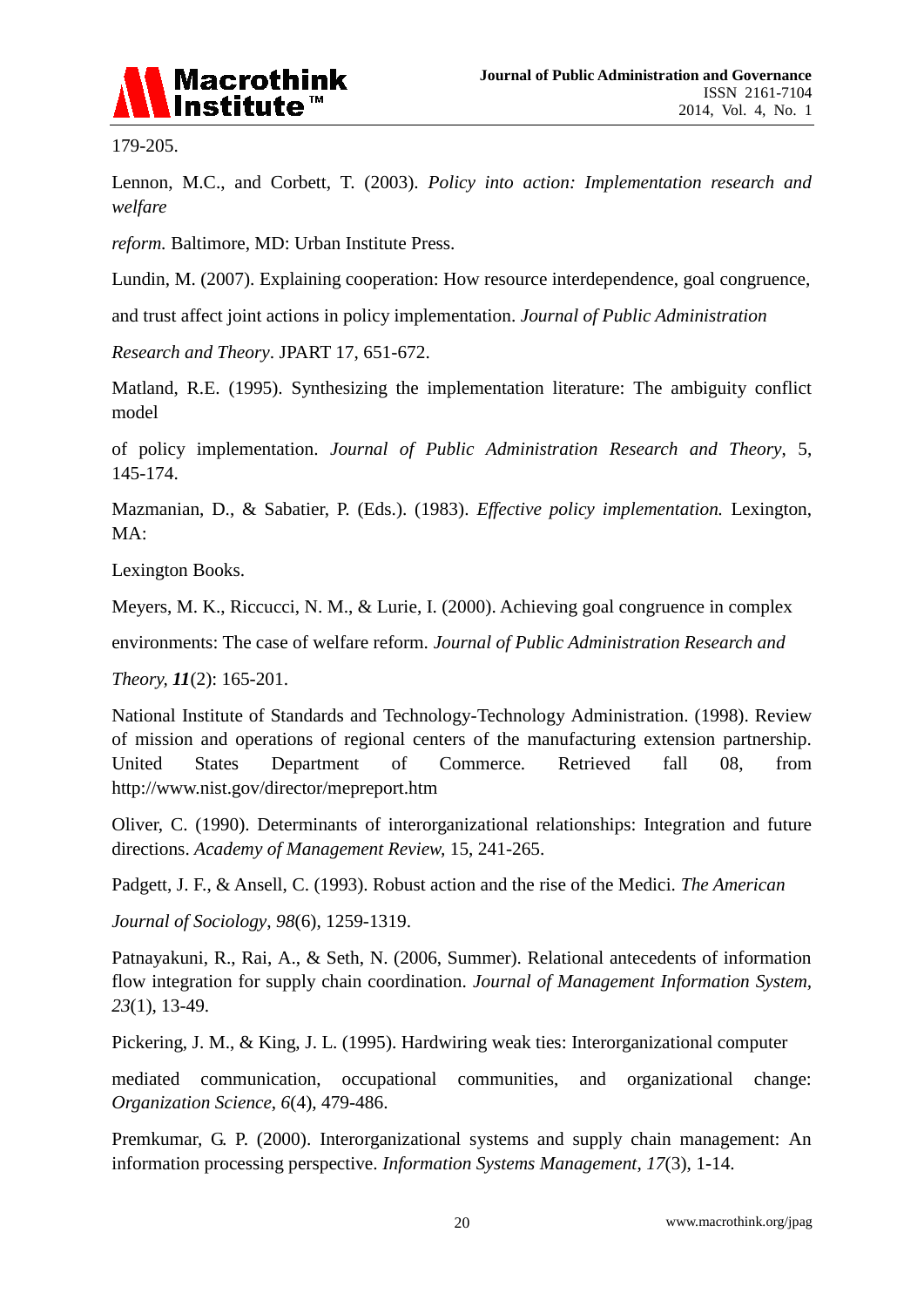

Rainey, H.G., & Steinbauer, P. (1999). Galloping elephants: Developing elements of a theory of effective government organizations. *Journal of Public Administration Research and Theory*, *9*(1), 1-32.

Reed, K. K., Lubakin, M., & Srinivasan, N. (2006). Proposing and testing an intellectual capital based view of the firm. *Journal of Management Studies*, *43*(4), 0022-2380.

Rivkin, J.W., & Siggelkow, N. (2003). Balancing search and stability: Interdependencies among elements of organizational design. *Management Science*, *49*(3), 290-311.

Rogers, D., & Whetten, D. (1982). Inter-organizational coordination: Theory, research and implementation*.* Des Moines, IA: The Iowa State University Press.

Sarkar, M. B. & Eschambadi, R. (2001). The influence of complementarity, compatibility, and relationship capital on alliance performance. *Journal of the Academy of Marketing Science*, 29, 358.

Schacht, W. (2008, February 11). Manufacturing extension partnership program: An overview. Congressional Research Service Report for Congress, Order Code 97-104.

Scharpf, F. W. (1978). Interorganizational policy studies: Issues, concepts and perspectives. In

K. I. Hanf & F. W. Scharpf (Eds.), *Interorganizational policy making: Limits to coordination*

*and central control* (pp. 345-370). London: Sage.

Serrano, R. (2003). What makes interagency coordination work? Insights from the literature and two case studies. Inter-American Development Bank*.* Retrieved 9-09, from

http://www.iadb.org/sds/doc/SOC-InteragencyCoordination-e.pdf

Shapira, P. (1997). Manufacturing extension services: Performance, challenges, and policy

issues*.* School of Public Policy, Georgia Institute of Technology, Atlanta GA. Retrieved fall 08, from http://www.cherry.gatech.edu/mod/pubs/mesp.PDF

Shapira, P., & Youtie, J. (1998). Manufacturing partnerships: Coordinating Industrial Modernization Services, Phase II Final Report. Georgia Tech Policy Project on Industrial Modernization. Retrieved fall 08, from http://www.cherry.gatech.edu/mod/pubs/sti98.pdf

Skelcher, C., Smith, M., & Mathur, N. (2005). The public governance of collaborative spaces: Discourse, design and democracy. Working Paper for ESRC Seminar on Public Accountability in the New Institutional Environment. University of West of England and the Institute of Local Government Studies, The University of Birmingham.

Tett, L., Crowther, J., & Ham, P. (2003). Collaborative partnerships in community education.

*Journal of Education Policy*, *18*(1), 37-57.